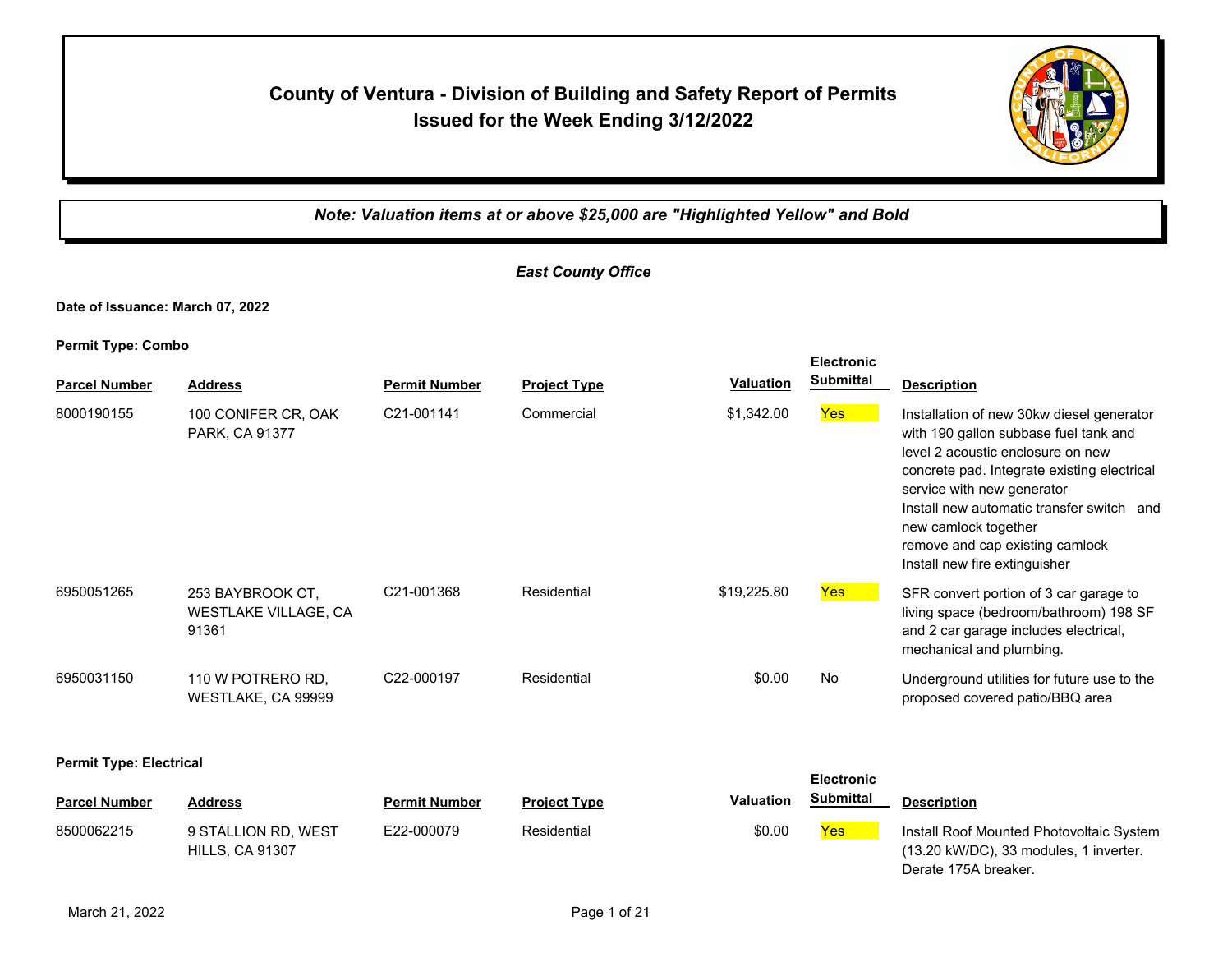#### *East County Office*

**Date of Issuance: March 07, 2022**

**Permit Type: Electrical**

|                      |                                            |                      |                     |                  | <b>Electronic</b> |                                                                                                               |
|----------------------|--------------------------------------------|----------------------|---------------------|------------------|-------------------|---------------------------------------------------------------------------------------------------------------|
| <b>Parcel Number</b> | <b>Address</b>                             | <b>Permit Number</b> | <b>Project Type</b> | <b>Valuation</b> | <b>Submittal</b>  | <b>Description</b>                                                                                            |
| 6460091140           | 6175 JUNIPERO RD, SIMI<br>VALLEY, CA 93063 | E22-000080           | Residential         | \$0.00           | Yes               | Install (3 Battery Back-ups) and service<br>sub panel                                                         |
| 6850350395           | 4968 BARBADOS CT.<br>OAK PARK, CA 99999    | E22-000143           | Residential         | \$0.00           | No                | Photovoltaic 9.35kw roof mount -22<br>Modules w/microinverters - De-rate 100<br>amp mains breaker<br>OTC/ELEC |

#### **Permit Type: Plumbing**

|                      |                                             |                      |                     |                  | <b>Electronic</b> |                                                                              |
|----------------------|---------------------------------------------|----------------------|---------------------|------------------|-------------------|------------------------------------------------------------------------------|
| <b>Parcel Number</b> | <b>Address</b>                              | <b>Permit Number</b> | <b>Project Type</b> | <b>Valuation</b> | <b>Submittal</b>  | <b>Description</b>                                                           |
| 6850272325           | 5061 BENEDICT CT, OAK<br>PARK, CA 91377     | P22-000047           | Residential         | \$0.00           | No                | Change out 50 gallon water heater like for<br>like. Same location in garage. |
| 8000300195           | 606 CALLE MIRADOR.<br>OAK PARK, CA 99999    | P22-000048           | Residential         | \$0.00           | No.               | Replace 40 Gallon Tank water heater with<br>Tankless water heater            |
| 8000322165           | 6380 TWIN SPRINGS AV.<br>OAK PARK, CA 99999 | P22-000049           | Residential         | \$0.00           | No                | Replace 50 GL Water heater ins same<br>location (Garage)                     |

#### **Date of Issuance: March 08, 2022**

| <b>Electronic</b>    |                                               |                      |                               |                  |            |                                                     |
|----------------------|-----------------------------------------------|----------------------|-------------------------------|------------------|------------|-----------------------------------------------------|
| <b>Parcel Number</b> | Address                                       | <b>Permit Number</b> | <b>Project Type</b>           | <b>Valuation</b> | Submittal  | <b>Description</b>                                  |
| 6850280595           | 4774 SALTINO WY, OAK<br><b>PARK, CA 91377</b> | B21-000963           | <b>Residential Alteration</b> | \$1,230.98       | <b>Yes</b> | Remove 1 wall 14 ' long and add 2 posts<br>and beam |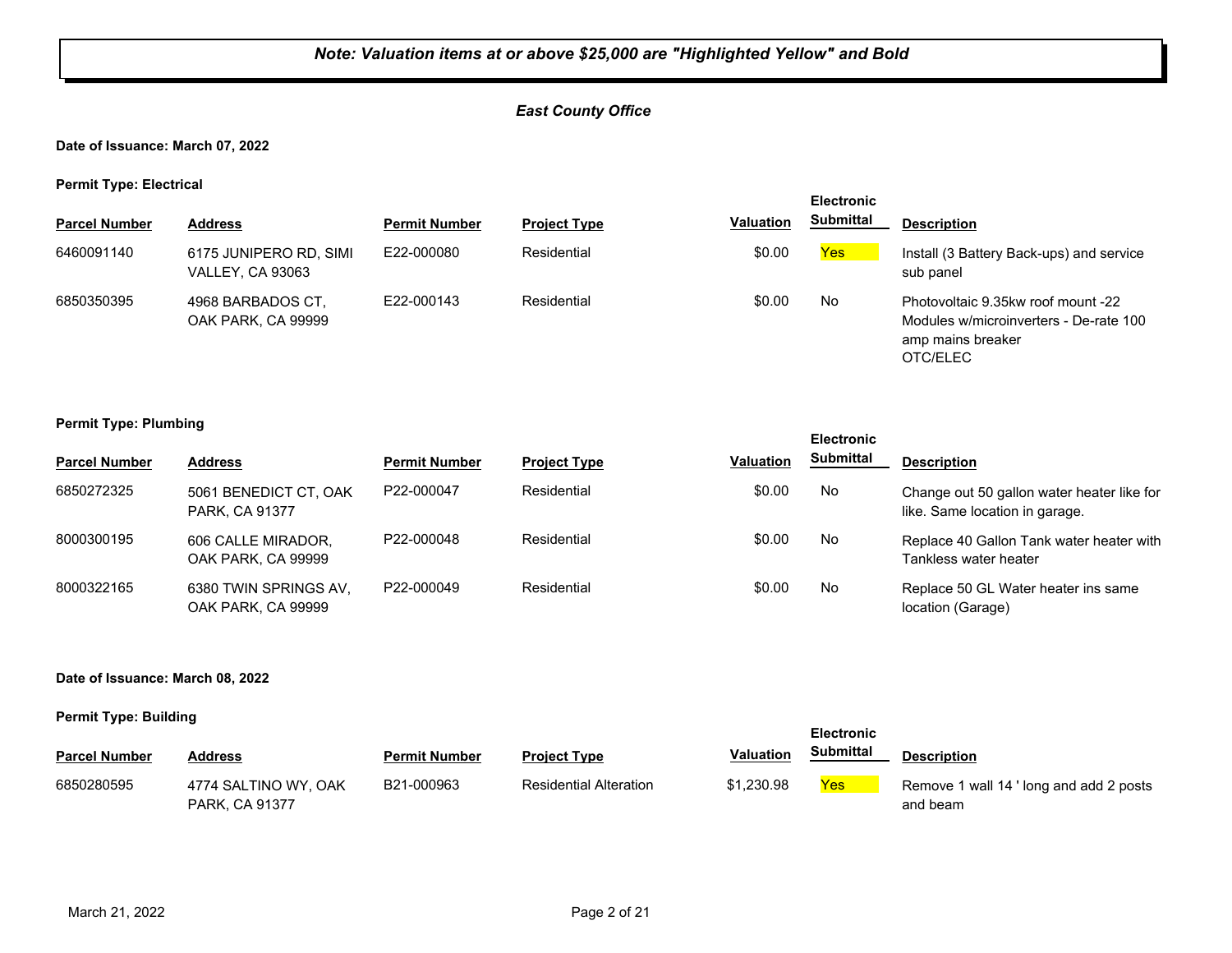#### *East County Office*

**Date of Issuance: March 08, 2022**

**Permit Type: Combo**

| . .                  |                                         |                         |                     |                  | <b>Electronic</b> |                                                                        |
|----------------------|-----------------------------------------|-------------------------|---------------------|------------------|-------------------|------------------------------------------------------------------------|
| <b>Parcel Number</b> | <b>Address</b>                          | <b>Permit Number</b>    | <b>Project Type</b> | <b>Valuation</b> | Submittal         | <b>Description</b>                                                     |
| 8000232165           | 34 N BASSWOOD AV.<br>OAK PARK, CA 99999 | C <sub>22</sub> -000208 | Residential         | \$0.00           | No                | Gas line and 2 electrical GFI plugs and<br>underground conduit for BBQ |

**Date of Issuance: March 09, 2022**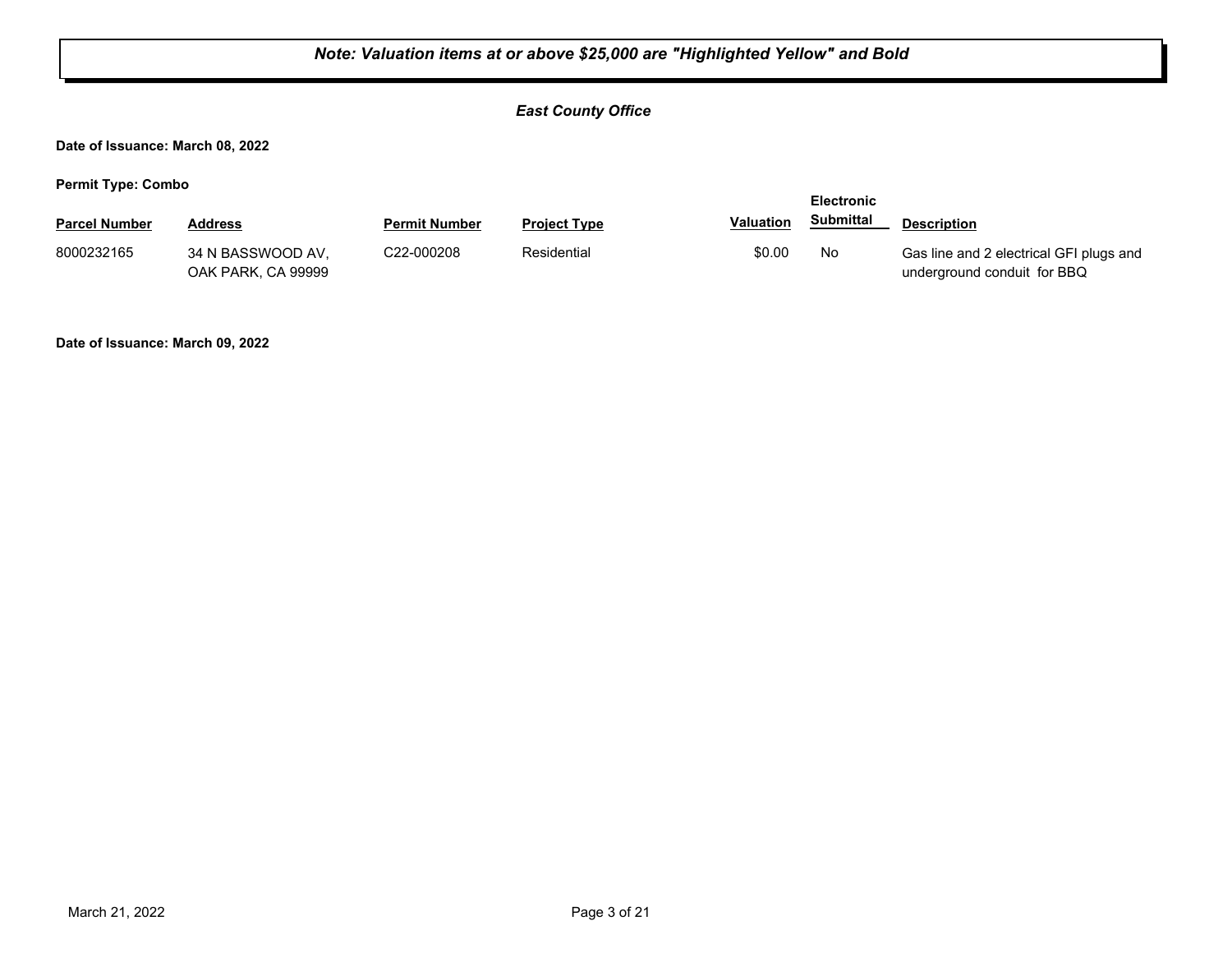#### *East County Office*

#### **Date of Issuance: March 09, 2022**

|                      |                                                |                      |                               |                  | <b>Electronic</b> |                                                                                                         |
|----------------------|------------------------------------------------|----------------------|-------------------------------|------------------|-------------------|---------------------------------------------------------------------------------------------------------|
| <b>Parcel Number</b> | <b>Address</b>                                 | <b>Permit Number</b> | <b>Project Type</b>           | <b>Valuation</b> | <b>Submittal</b>  | <b>Description</b>                                                                                      |
| 8000221065           | 6692 E BUTTONWOOD<br>AV, OAK PARK, CA<br>99999 | B22-000174           | <b>Residential Alteration</b> | \$2,380.00       | No                | Reroof 1400 SF comp Shingles                                                                            |
| 6850311115           | 533 SAVONA WY, OAK<br>PARK, CA 99999           | B22-000176           | <b>Residential Alteration</b> | \$13,770.00      | No                | Reroof 2700 SF Tile reset                                                                               |
| 6850380465           | 179 CONCERTO DR, OAK<br>PARK, CA 99999         | B22-000177           | <b>Residential Alteration</b> | \$3,315.00       | No.               | re-roof, 1,950 squares remove existing tile<br>and underlayment new tile, underlayment<br>and flashings |
| 6850380465           | 181 CONCERTO DR, OAK<br>PARK, CA 99999         | B22-000178           | <b>Residential Alteration</b> | \$3,315.00       | No                | re-roof, 1,950 squares remove existing tile<br>and underlayment new tile, underlayment<br>and flashings |
| 6850380425           | 155 CONCERTO DR, OAK<br>PARK, CA 99999         | B22-000179           | <b>Residential Alteration</b> | \$3,315.00       | No                | re-roof, 1,950 squares remove existing tile<br>and underlayment new tile, underlayment<br>and flashings |
| 6850380465           | 157 CONCERTO DR, OAK<br>PARK, CA 99999         | B22-000180           | <b>Residential Alteration</b> | \$3,315.00       | No                | re-roof, 1,950 squares remove existing tile<br>and underlayment new tile, underlayment<br>and flashings |
| 6850380465           | 169 CONCERTO DR, OAK<br>PARK, CA 99999         | B22-000181           | <b>Residential Alteration</b> | \$3,315.00       | No                | re-roof, 1,950 squares remove existing tile<br>and underlayment new tile, underlayment<br>and flashings |
| 6850380465           | 167 CONCERTO DR, OAK<br>PARK, CA 99999         | B22-000182           | <b>Residential Alteration</b> | \$3,315.00       | No                | re-roof, 1,950 squares remove existing tile<br>and underlayment new tile, underlayment<br>and flashings |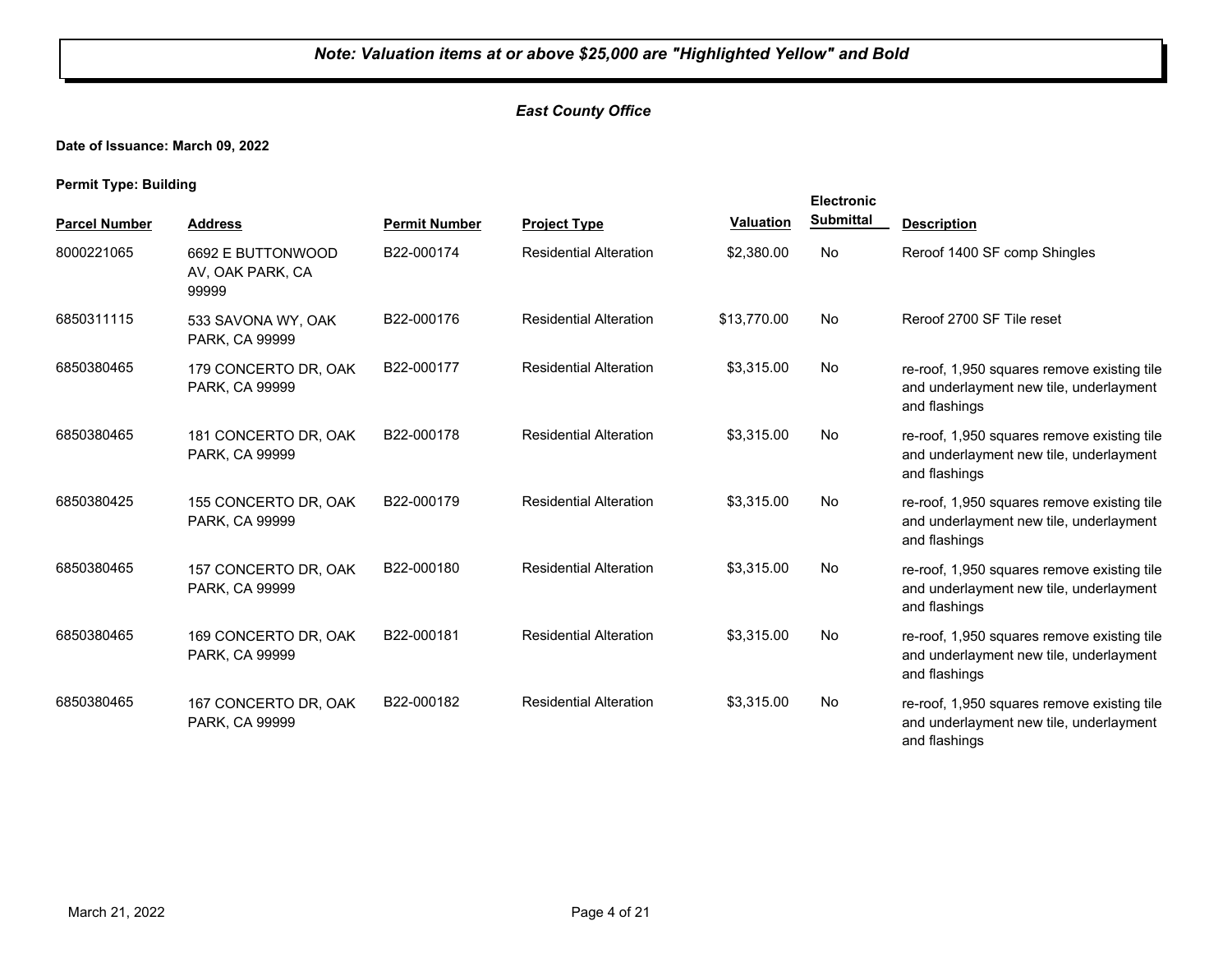#### *East County Office*

**Date of Issuance: March 09, 2022**

**Permit Type: Combo**

|                      |                                               |                      |                     |                  | <b>Electronic</b> |                                                                                                                                                 |
|----------------------|-----------------------------------------------|----------------------|---------------------|------------------|-------------------|-------------------------------------------------------------------------------------------------------------------------------------------------|
| <b>Parcel Number</b> | Address                                       | <b>Permit Number</b> | <b>Project Type</b> | <b>Valuation</b> | <b>Submittal</b>  | <b>Description</b>                                                                                                                              |
| 6680303145           | 3181 GERALD DR.<br>THOUSAND OAKS, CA<br>99999 | C22-000209           | Residential         | \$10,498.00      | No                | Panel upgrade t 200 AMPs, rewire entre<br>house, New furnace, remodel kitchen SF,<br>remodel [2] bathrooms SF, Reroof 1700<br>SF comp shingles. |

#### **Permit Type: Electrical**

|                      |                                                |                      |                     |                  | <b>Electronic</b> |                                                                                              |
|----------------------|------------------------------------------------|----------------------|---------------------|------------------|-------------------|----------------------------------------------------------------------------------------------|
| <b>Parcel Number</b> | <b>Address</b>                                 | <b>Permit Number</b> | <b>Project Type</b> | <b>Valuation</b> | <b>Submittal</b>  | <b>Description</b>                                                                           |
| 5500060375           | 2439 BLANCHARD RD.<br>CAMARILLO, CA 99999      | E22-000135           | Residential         | \$0.00           | No                | Replace existing 200 AMP Panel and<br>install transfer switch and 50 AMP<br>generator outlet |
| 8000221065           | 6692 E BUTTONWOOD<br>AV, OAK PARK, CA<br>99999 | E22-000157           | Residential         | \$0.00           | No.               | Roof mounted solar photo voltaic PV,<br>Panels 25, 8.875 Kw/ DC                              |
| 5500010245           | 2309 YUCCA WY,<br>CAMARILLO, CA 99999          | F22-000160           | Residential         | \$0.00           | <b>Yes</b>        | Installation of roof mounted PV system,<br>9.0 KW and 25 modules                             |

#### **Permit Type: Plumbing**

| <b>Parcel Number</b> | <b>Address</b>                          | <b>Permit Number</b> | <b>Project Type</b> | Valuation | Submittal | <b>Description</b>                                            |
|----------------------|-----------------------------------------|----------------------|---------------------|-----------|-----------|---------------------------------------------------------------|
| 8000371245           | 548 NOBLETREE CT.<br>OAK PARK. CA 99999 | P22-000058           | Residential         | \$0.00    | No        | Remove and Replace 40 Gallon water<br>heater in same location |

**Electronic** 

#### **Date of Issuance: March 10, 2022**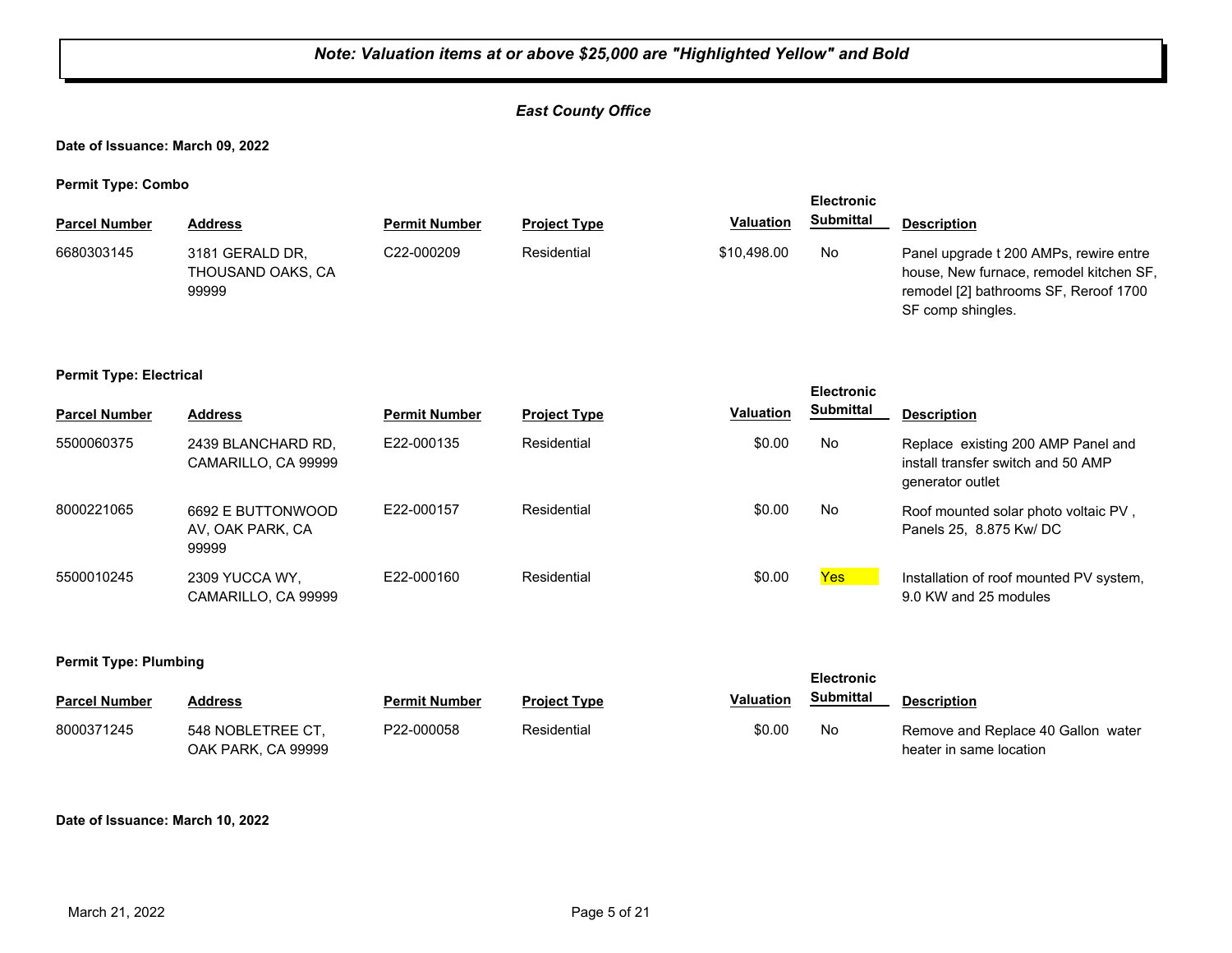## *Note: Valuation items at or above \$25,000 are "Highlighted Yellow" and Bold East County Office* **Date of Issuance: March 10, 2022 Permit Type: Plumbing Parcel Number Address <b>Permit Number Project Type Valuation Submittal** Description **Electronic Submittal** 1120 CALLE LAS TRANCAS, THOUSAND OAKS, CA 99999 6630174105 1120 CALLE LAS P22-000059 Residential \$0.00 Yes Replace Main Sewer Line (3 LF) **Date of Issuance: March 11, 2022 Permit Type: Combo Parcel Number Address <b>Permit Number Project Type Valuation Submittal** Description **Electronic Submittal** 6950340145 2999 FARING FORD RD, C21-001478 Residential \$4,233.60 <mark>Yes</mark> THOUSAND OAKS, CA 91360 C21-001478 Residential **Residential** \$4,233.60 **Yes** Add Open Trellis Patio Cover with Electrical and Gas for BBQ 5160150675 2709 N LAS POSAS CR, C21-001504 PoolSpa <mark> \$32,815.10</mark> <mark>Yes</mark> CAMARILLO, CA 93012 C21-001504 PoolSpa **business ProolSpa 10 C21-001504** Pool/Spa 40x 18-8 with Baja Shelf Gas line for a firepit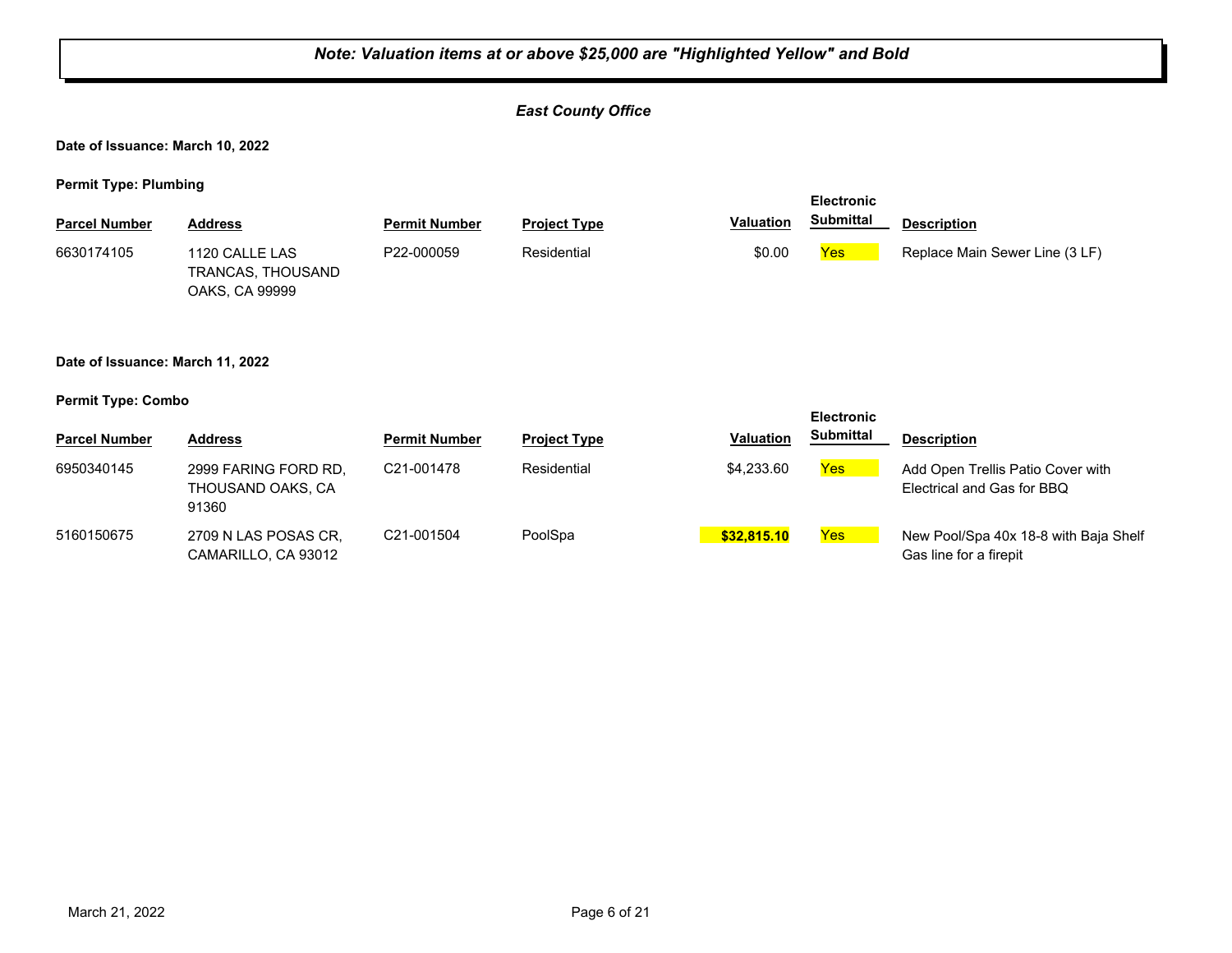#### *East County Office*

**Date of Issuance: March 11, 2022**

**Permit Type: Electrical**

| <b>Parcel Number</b> | <b>Address</b>                                                                         | <b>Permit Number</b> | <b>Project Type</b> | <b>Valuation</b> | <b>Electronic</b><br><b>Submittal</b> | <b>Description</b>                                                             |
|----------------------|----------------------------------------------------------------------------------------|----------------------|---------------------|------------------|---------------------------------------|--------------------------------------------------------------------------------|
| 6680294015           | 520 DEBBIE ST,<br>NEWBURY PARK, CA<br>91320                                            | E22-000028           | Residential         | \$0.00           | <b>Yes</b>                            | Install flush roof mounted solar PV - 12<br>panels, 4.2 kW; 10 inverter<br>OTC |
| 6950312085           | 443 RAVENSBURY ST.<br><b>WESTLAKE VILLAGE, CA</b><br>91361                             | E22-000110           | Residential         | \$0.00           | No                                    | Photovoltaic 8kw Roof mount - 20<br>Modules w/micro inverters                  |
| 5500060445           | 2457 BLANCHARD PL.<br>CAMARILLO, CA 93012<br>2457 BLANCHARD PL.<br>CAMARILLO, CA 99999 | F22-000164           | Residential         | \$0.00           | No                                    | Main panel upgrade to 200 amps in the<br>same location.                        |

#### **Permit Type: Mechanical**

|                      |                                                    |                      |                     |                  | <b>Electronic</b> |                                                                                |  |
|----------------------|----------------------------------------------------|----------------------|---------------------|------------------|-------------------|--------------------------------------------------------------------------------|--|
| <b>Parcel Number</b> | <b>Address</b>                                     | <b>Permit Number</b> | <b>Project Type</b> | <b>Valuation</b> | <b>Submittal</b>  | <b>Description</b>                                                             |  |
| 6850191045           | 4995 ROCK CASTLE CT.<br>OAK PARK, CA 99999         | M22-000061           | Residential         | \$0.00           | No                | REPLACE FAU AND CONDENSER<br>SAME LOCATION MODIFY 1000 SQ FT<br><b>DUCTING</b> |  |
| 5160230405           | 11371 E GLENSIDE LN,<br>CAMARILLO, CA 99999        | M22-000062           | Residential         | \$0.00           | No                | REPLACE FAU IN CLOSET 60K BTU, 2<br>TON COIL CHANGE OUT                        |  |
| 5200332115           | 1950 N BRITTANY PARK<br>RD, CAMARILLO, CA<br>99999 | M22-000063           | Residential         | \$0.00           | No                | REPLACE FAU AND CONDENSER<br>SAME LOCATION 614 SQ FT DUCTING                   |  |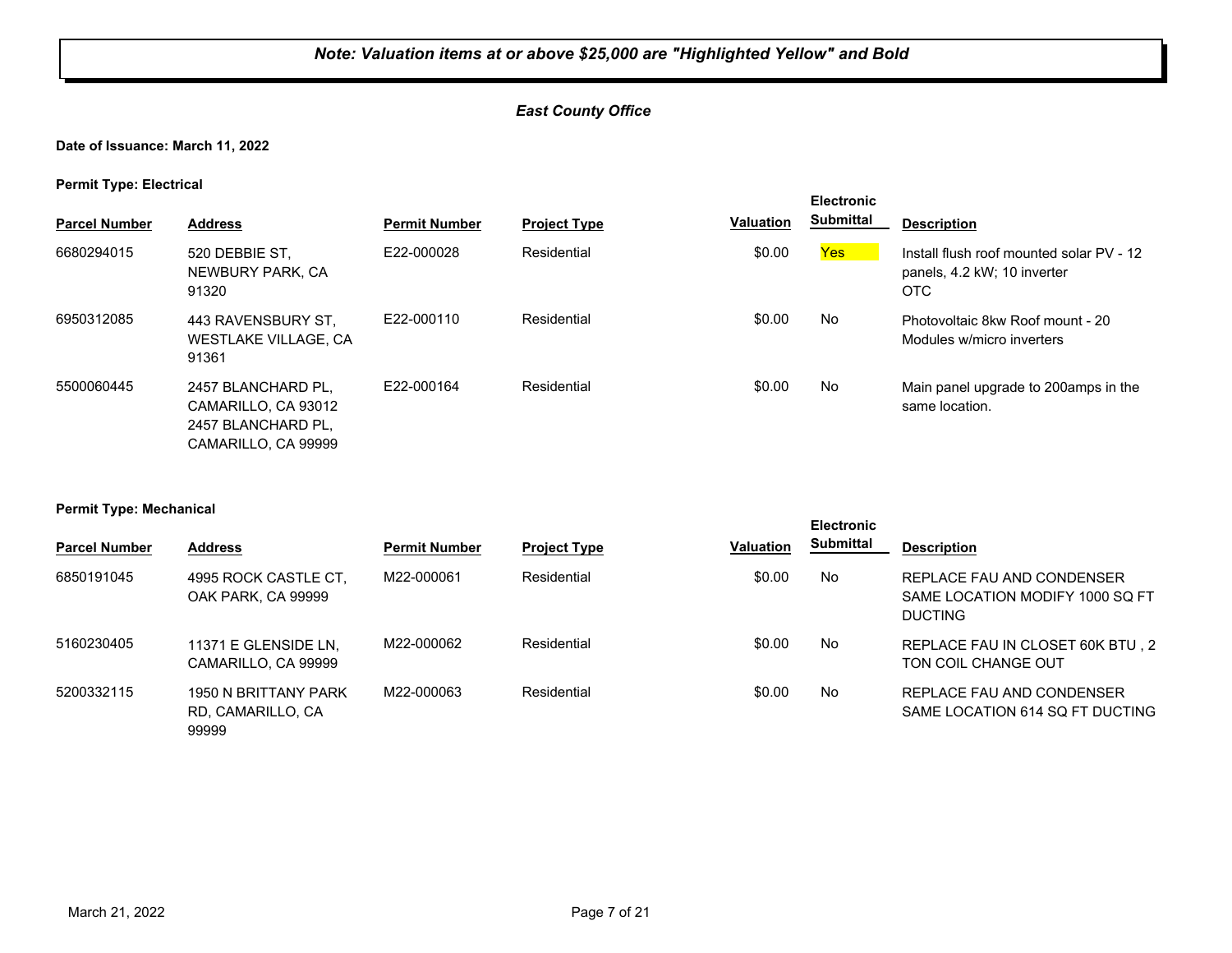#### *East County Office*

**Date of Issuance: March 11, 2022**

**Permit Type: Plumbing**

|                      |                                              |                      |                     |           | <b>Electronic</b> |                                                             |
|----------------------|----------------------------------------------|----------------------|---------------------|-----------|-------------------|-------------------------------------------------------------|
| <b>Parcel Number</b> | <b>Address</b>                               | <b>Permit Number</b> | <b>Project Type</b> | Valuation | <b>Submittal</b>  | <b>Description</b>                                          |
| 8500091375           | 43 COOLWATER RD,<br>WEST HILLS, CA 91307     | P22-000033           | Residential         | \$0.00    | <b>Yes</b>        | Replace 50gl Water Heater same location<br>(Outside Closet) |
| 8000390405           | 513 WATER OAK LN A,<br>OAK PARK, CA 99999    | P22-000054           | Residential         | \$0.00    | Yes               | Replace 40 gallon water heater on the<br>patio              |
| 8000033075           | 167 N SABRA AV, OAK<br><b>PARK, CA 99999</b> | P22-000061           | Residential         | \$0.00    | No                | REPLACE 40GL WATER HEATER SAME<br><b>LOCATION GARAGE</b>    |

**East County Office Valuation Subtotal: \$105,385.48**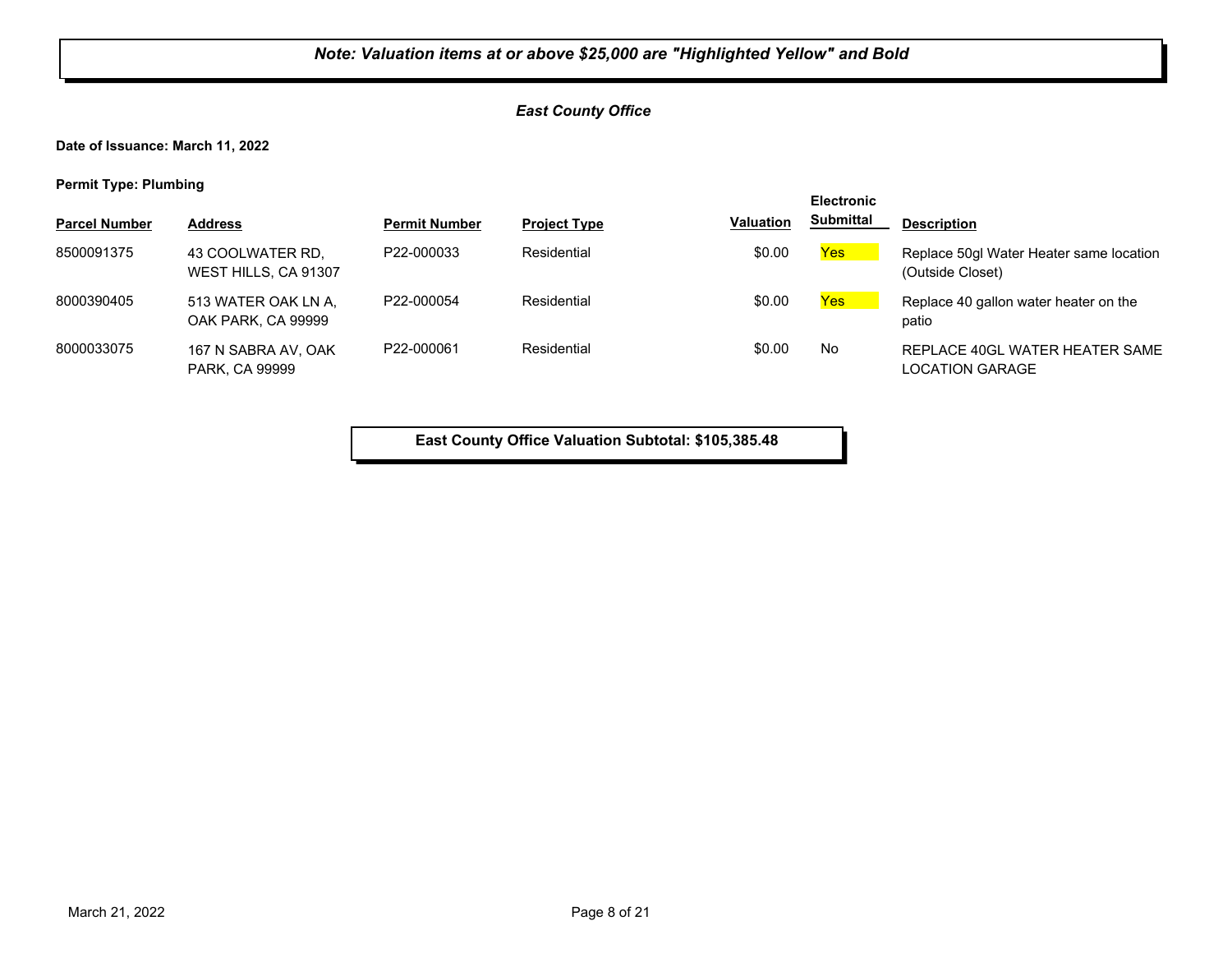#### *West County Office*

**Date of Issuance: March 07, 2022**

| <b>Parcel Number</b> | <b>Address</b>                                                               | <b>Permit Number</b> | <b>Project Type</b>           | Valuation  | <b>Electronic</b><br><b>Submittal</b> | <b>Description</b>                                                                                                                                                                                                                                                                                                                        |
|----------------------|------------------------------------------------------------------------------|----------------------|-------------------------------|------------|---------------------------------------|-------------------------------------------------------------------------------------------------------------------------------------------------------------------------------------------------------------------------------------------------------------------------------------------------------------------------------------------|
| 0610031200           | 211 PROSPECT ST, OAK<br><b>VIEW, CA 93022</b>                                | B22-000145           | <b>Residential Alteration</b> | \$3,910.00 | <b>No</b>                             | Re roof replacing existing comp shingles<br>with same material over house and<br>detached garage. 2300 sq. ft.                                                                                                                                                                                                                            |
| 0080230015           | 8561 OCEAN VIEW<br>DRIVE, VENTURA, CA<br>93001                               | B22-000155           | Demo                          | \$0.00     | No                                    | ATF- Demolition of unpermitted interior<br>walls, electrical, and plumbing restoring<br>the Ag barn to its original use and<br>condition, demo of 420 sf green house,<br>two chicken coops (81 sf and 588 sf),<br>patio/deck (532 sf), 53 sf storage and<br>removal of office trailer and mobile home.<br>30-Day Permit<br>Ref. CV15-0209 |
|                      |                                                                              |                      |                               |            |                                       |                                                                                                                                                                                                                                                                                                                                           |
| 2060146220           | 125 SAWTELLE AV,<br>OXNARD, CA 93035<br>125 SAWTELLE AV,<br>OXNARD, CA 99999 | B22-000157           | Demo                          | \$0.00     | No                                    | Demolition of an existing 850SF home and<br>64SF shed.                                                                                                                                                                                                                                                                                    |
| 2060153260           | 136 PASADENA AV.<br>OXNARD, CA 99999                                         | B22-000159           | <b>Residential Alteration</b> | \$2,550.00 | No                                    | re-roof of 1500 sf installing dimensional<br>shingles, 30lb felt paper two layers                                                                                                                                                                                                                                                         |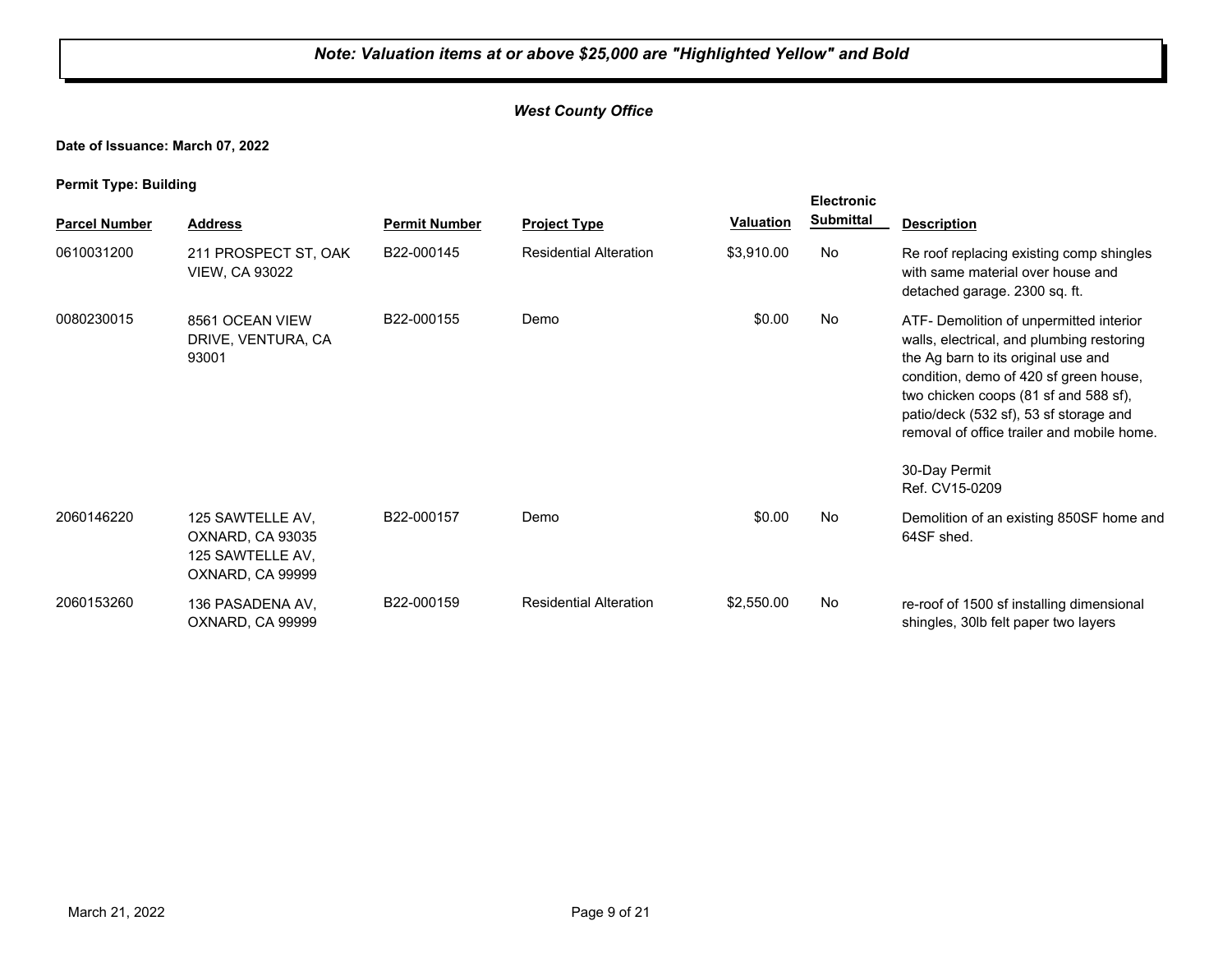#### *West County Office*

**Date of Issuance: March 07, 2022**

**Permit Type: Combo**

|                      |                                            |                         |                     |                  | <b>Electronic</b> |                                                                                                                                                                                                                                                                                     |
|----------------------|--------------------------------------------|-------------------------|---------------------|------------------|-------------------|-------------------------------------------------------------------------------------------------------------------------------------------------------------------------------------------------------------------------------------------------------------------------------------|
| <b>Parcel Number</b> | <b>Address</b>                             | <b>Permit Number</b>    | <b>Project Type</b> | <b>Valuation</b> | <b>Submittal</b>  | <b>Description</b>                                                                                                                                                                                                                                                                  |
| 1100040290           | 6630 BRADLEY RD.<br><b>SOMIS, CA 93066</b> | C <sub>21</sub> -000968 | Residential         | \$68,800.00      | <b>Yes</b>        | Construct 2,000 sq. ft. detached garage<br>with electric                                                                                                                                                                                                                            |
| 0550170415           | 2815 E TELEGRAPH RD.<br>FILLMORE, CA 93015 | C21-001531              | Industrial          | \$683.20         | <b>Yes</b>        | Installation of Battery Energy Storage<br>System of 140kW/879kWh, as part of the<br>Equity Resilience Program for Essential<br>Facilities to maintain power in times of<br>Utility Planned outages. The battery<br>system and switchgear will be anchored<br>to new concrete slabs. |

#### **Permit Type: Electrical**

|                      |                                                                              |                      |                     |                  | <b>Electronic</b> |                                                                                                             |
|----------------------|------------------------------------------------------------------------------|----------------------|---------------------|------------------|-------------------|-------------------------------------------------------------------------------------------------------------|
| <b>Parcel Number</b> | <b>Address</b>                                                               | <b>Permit Number</b> | <b>Project Type</b> | <b>Valuation</b> | <b>Submittal</b>  | <b>Description</b>                                                                                          |
| 0180080030           | 994 TICO RD, OJAI, CA<br>99999                                               | E22-000139           | Residential         | \$0.00           | No                | Main panel upgrade from 100amp service<br>to 200amps.                                                       |
| 0330110285           | 1743 COUNTRY DR, OJAI,<br>CA 93023                                           | E22-000140           | Residential         | \$0.00           | No                | upgrade main service panel to 200 amps                                                                      |
| 0170141230           | 421 W EL ROBLAR DR.<br>OJAI, CA 99999                                        | E22-000141           | Residential         | \$0.00           | No                | upgrade and relocate existing service<br>panel 300 AMPS for Tri-plex address -<br>421,423 and 425 El Roblar |
| 2060146220           | 125 SAWTELLE AV.<br>OXNARD, CA 93035<br>125 SAWTELLE AV,<br>OXNARD, CA 99999 | E22-000142           | Residential         | \$0.00           | No                | New temp power.<br>Ref. demolition permit B22-157                                                           |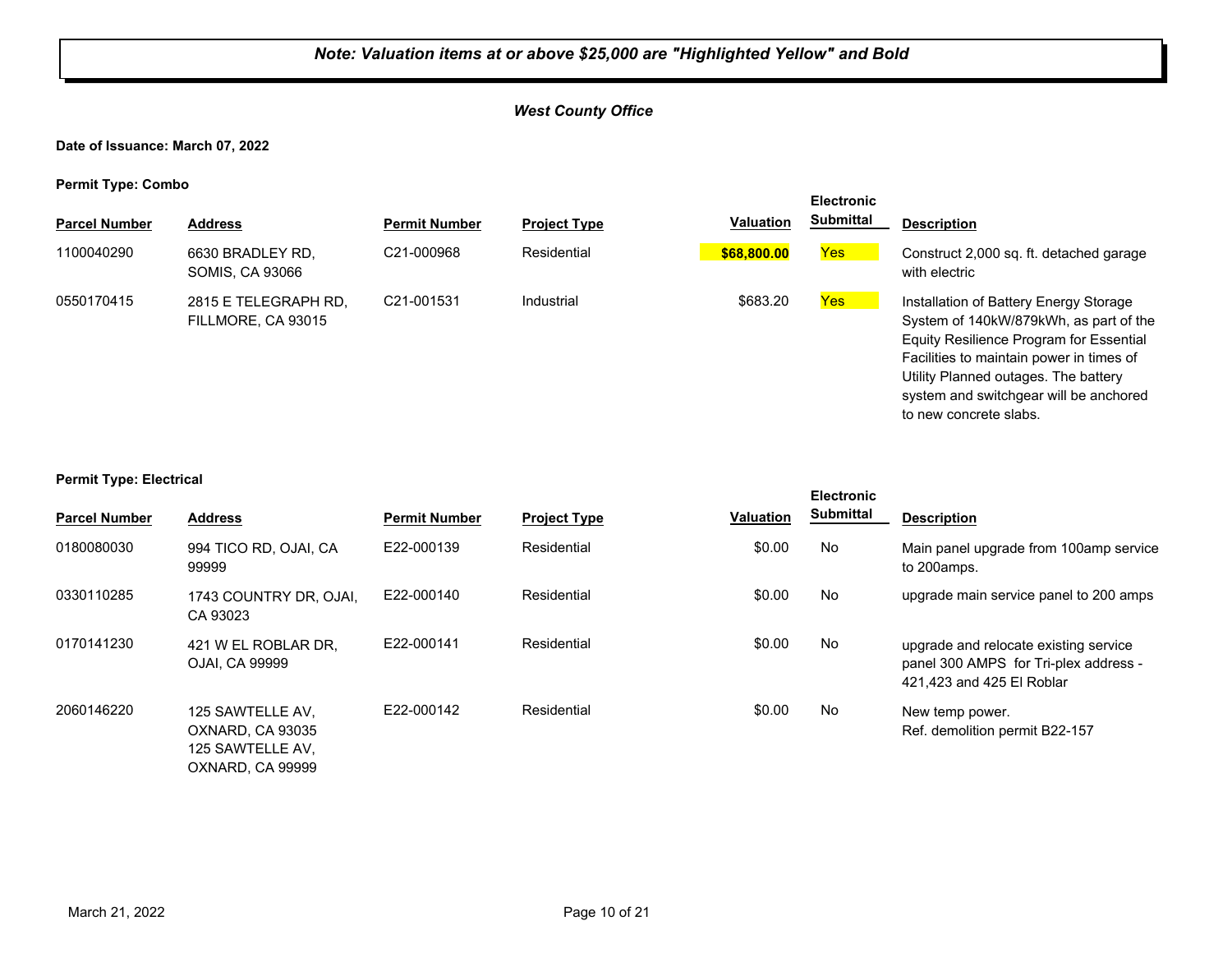#### *West County Office*

**Date of Issuance: March 07, 2022**

**Permit Type: Plumbing**

| $\cdots$             |                                 |                      | <b>Electronic</b>   |           |                  |                                                                   |
|----------------------|---------------------------------|----------------------|---------------------|-----------|------------------|-------------------------------------------------------------------|
| <b>Parcel Number</b> | Address                         | <b>Permit Number</b> | <b>Project Type</b> | Valuation | <b>Submittal</b> | <b>Description</b>                                                |
| 0180062265           | 783 QUAIL ST, OJAI, CA<br>99999 | P22-000051           | Residential         | \$0.00    | No               | 260 If replacement gas line from street to<br>accessory structure |

#### **Date of Issuance: March 08, 2022**

|                      |                                                                                |                      |                               |                  | <b>Electronic</b> |                                                                                                           |
|----------------------|--------------------------------------------------------------------------------|----------------------|-------------------------------|------------------|-------------------|-----------------------------------------------------------------------------------------------------------|
| <b>Parcel Number</b> | <b>Address</b>                                                                 | <b>Permit Number</b> | <b>Project Type</b>           | <b>Valuation</b> | <b>Submittal</b>  | <b>Description</b>                                                                                        |
| 0410300210           | 3095 TELEGRAPH "AG"<br>RD. FILLMORE. CA                                        | B21-001061           | <b>Residential Accessory</b>  | \$2,049.60       | No                | Construct 84 Sq. Ft. concrete slab for<br>equipment                                                       |
| 0310063085           | 29 CALLE CINCO DE<br>MAYO, OAK VIEW, CA<br>93022                               | B22-000147           | <b>Residential Alteration</b> | \$3,570.00       | No                | Re roof replace comp shingle with same<br>material over house and detached garage.<br>2100 sq. ft. total. |
| 0900132255           | 1260 AMAPOLA AV.<br>VENTURA, CA 93004<br>1260 AMAPOLA AV.<br>VENTURA. CA 99999 | B22-000154           | <b>Residential Alteration</b> | \$1,700.00       | No                | Reroof 1,000SF comp shingles to existing<br>dwelling.                                                     |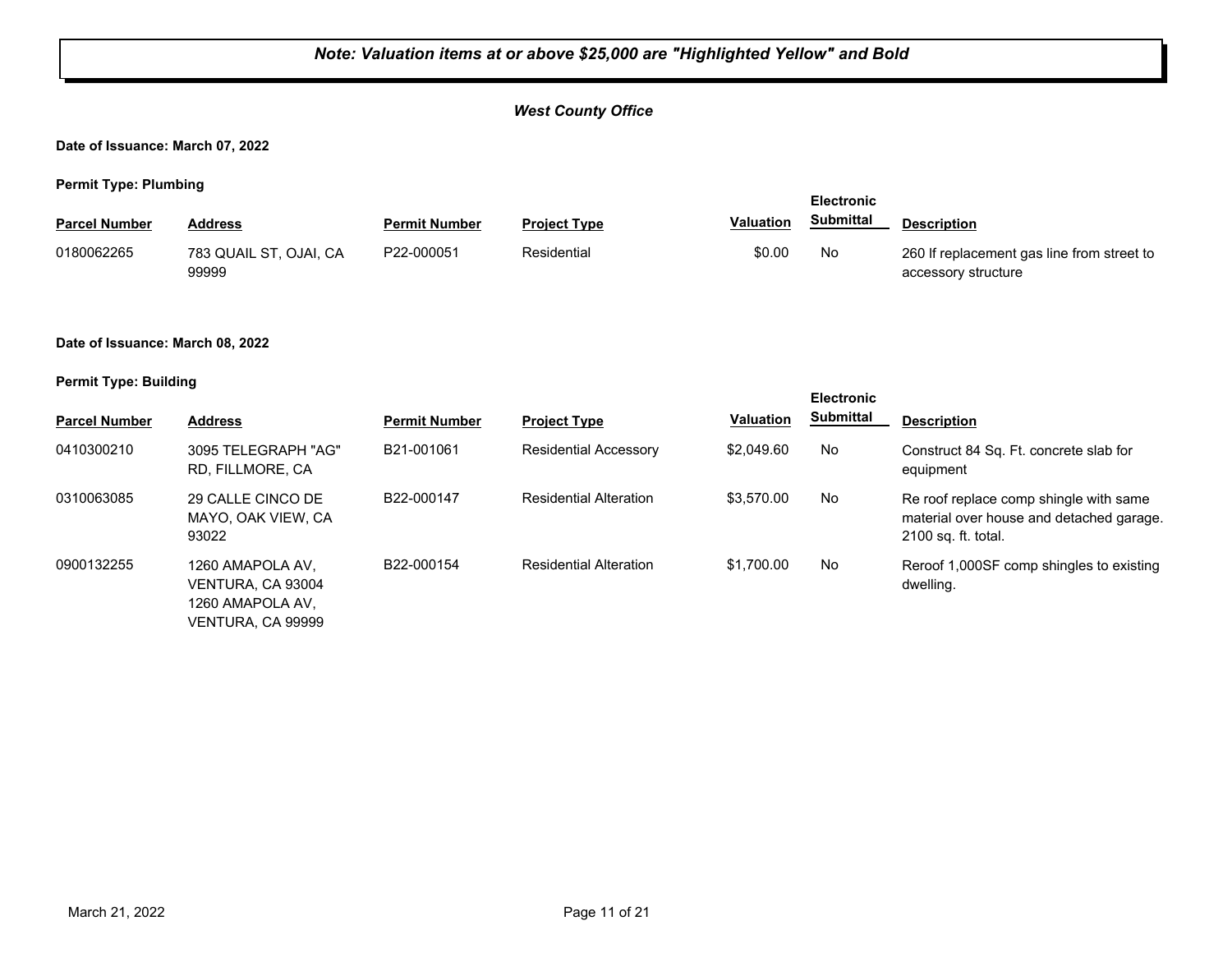#### *West County Office*

**Date of Issuance: March 08, 2022**

**Permit Type: Combo**

| <b>Parcel Number</b> | <b>Address</b>                              | <b>Permit Number</b>    | <b>Project Type</b> | <b>Valuation</b> | <b>Electronic</b><br><b>Submittal</b> | <b>Description</b>                                                                                                                                                                                                             |
|----------------------|---------------------------------------------|-------------------------|---------------------|------------------|---------------------------------------|--------------------------------------------------------------------------------------------------------------------------------------------------------------------------------------------------------------------------------|
| 0190010465           | 1865 MEINERS RD, OJAI,<br>CA 93023          | C21-000442              | Residential         | \$50,800.00      | Yes                                   | Construct 2,000 sq. ft. detached garage<br>with half bath                                                                                                                                                                      |
| 0140090240           | 1660 HAPPY LN, OJAI,<br>CA 93023            | C21-001353              | Residential         | \$26,826.00      | Yes                                   | Interior remodel of an existing 2 story<br>home, infill existing 2 story interior space<br>for new bedroom w/ closet 204 sf                                                                                                    |
| 2160040655           | 4110 VENTURA BL,<br>CAMARILLO, CA 93010     | C21-001476              | Commercial          | \$25,000.00      | Yes                                   | Extend existing cell sire pole 10' pole,<br>remove existing crossarm array and<br>replace it with flush mount antennas. Add<br>flushmount antennas on new extension.                                                           |
| 0610124095           | 521 SPRING ST, OAK<br><b>VIEW, CA 93022</b> | C <sub>22</sub> -000069 | Residential         | \$0.00           | <b>No</b>                             | remove existing wall furnace- install new<br>Mitsubishi ducted heat pump-fan coil will<br>be installed in attic. attic will be equipped<br>with new work platform with switch and<br>light, new r8 ducting throughput the home |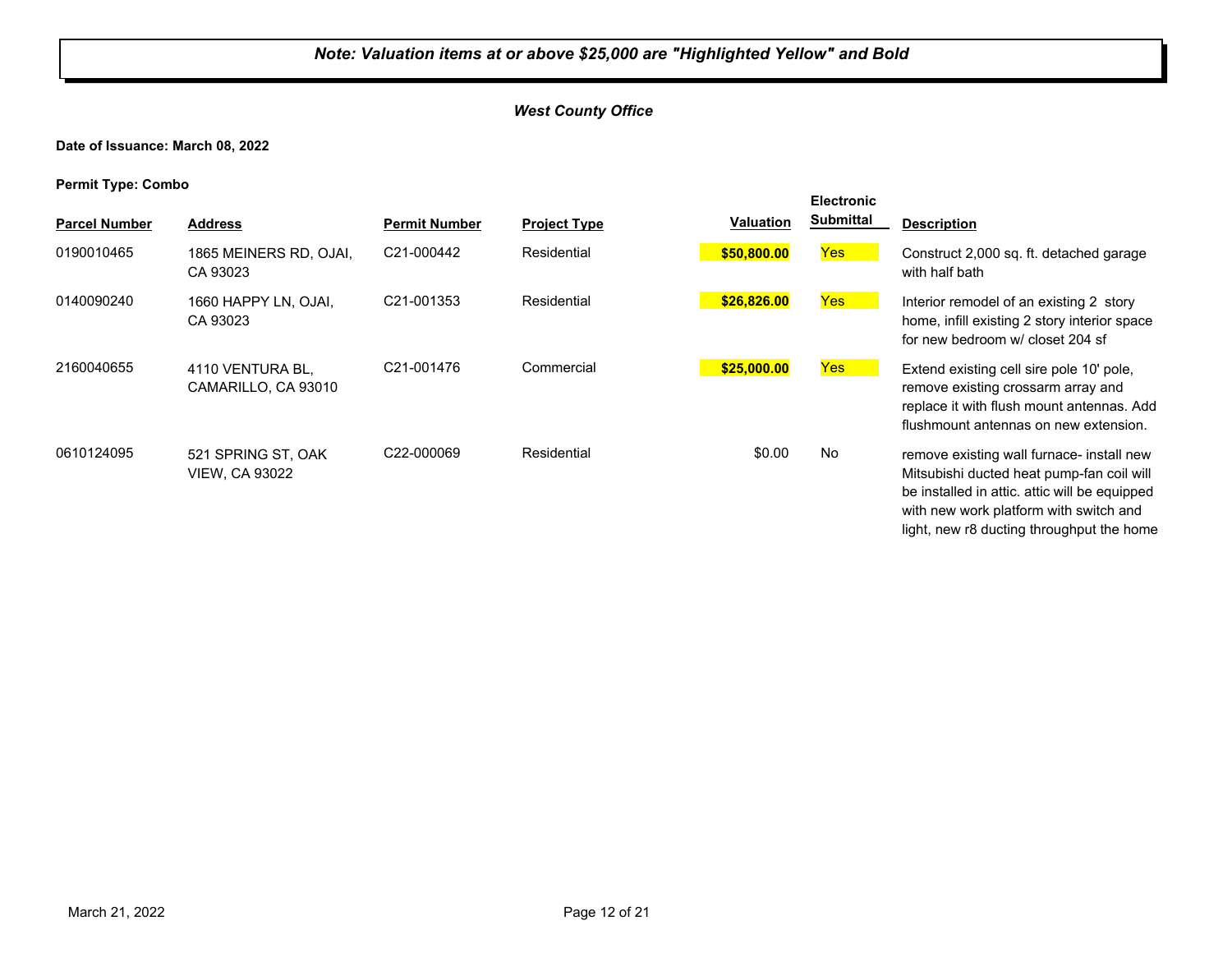#### *West County Office*

#### **Date of Issuance: March 08, 2022**

**Permit Type: Electrical**

| . .<br><b>Parcel Number</b> | <b>Address</b>                              | <b>Permit Number</b> | <b>Project Type</b> | Valuation | <b>Electronic</b><br><b>Submittal</b> | <b>Description</b>                                                                              |
|-----------------------------|---------------------------------------------|----------------------|---------------------|-----------|---------------------------------------|-------------------------------------------------------------------------------------------------|
| 0630131295                  | 357 LOS CABOS LN,<br>VENTURA, CA 93001      | E21-001168           | Residential         | \$0.00    | Yes                                   | Installation of roof mounted PV solar,<br>5.25 KW, 15 panels and tesla powerwall                |
| 0190010495                  | 1875 MEINERS RD, OJAI,<br>CA 93023          | E21-001193           | Residential         | \$0.00    | <b>No</b>                             | replace damaged 200 amp electrical<br>service panel with new 200 amp service<br>panel           |
| 0320041085                  | 2068 LOS ENCINOS RD.<br>OJAI. CA 93023      | E22-000024           | Residential         | \$0.00    | <b>Yes</b>                            | Installation of (2) tesla power walls                                                           |
| 2180093100                  | 4164 RAYTHEON RD.<br>OXNARD, CA 93033       | E22-000069           | Commercial          | \$0.00    | Yes                                   | Upgrade existing fiber to an existing<br>T-mobile cell facility.                                |
| 1520140435                  | 257 VALLEY VISTA DR.<br>CAMARILLO, CA 99999 | E22-000144           | Residential         | \$0.00    | <b>No</b>                             | Install Roof Mounted Photovoltaic (8.80<br>kW/DC) No Battery Back-up included in<br>this permit |

**Date of Issuance: March 09, 2022**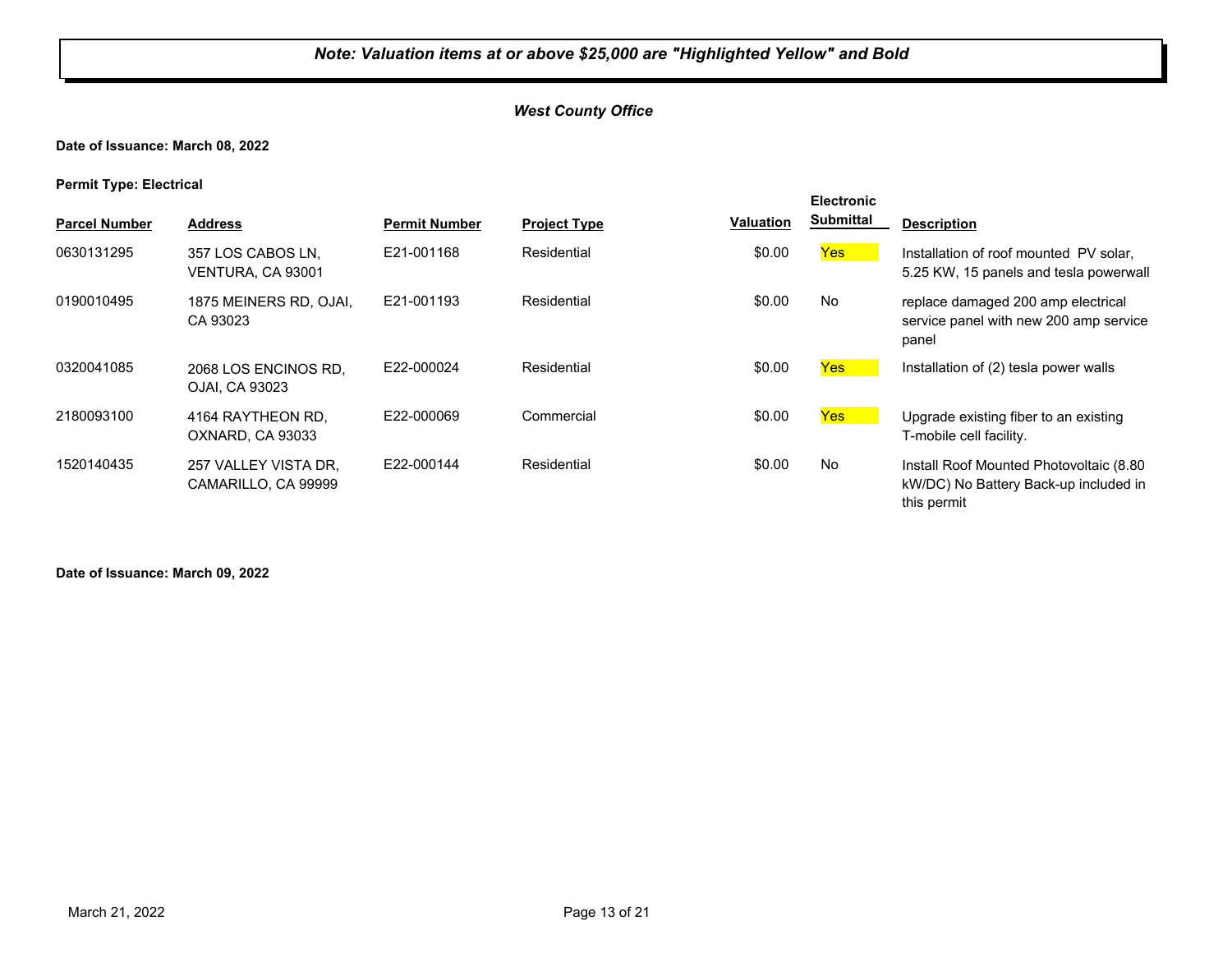#### *West County Office*

**Date of Issuance: March 09, 2022**

|                      |                                                 |                      |                               |             | <b>Electronic</b> |                                                                                                                                                                          |
|----------------------|-------------------------------------------------|----------------------|-------------------------------|-------------|-------------------|--------------------------------------------------------------------------------------------------------------------------------------------------------------------------|
| <b>Parcel Number</b> | <b>Address</b>                                  | <b>Permit Number</b> | <b>Project Type</b>           | Valuation   | <b>Submittal</b>  | <b>Description</b>                                                                                                                                                       |
| 2060253130           | 3713 OCEAN DR,<br>OXNARD, CA 99999              | B22-000160           | <b>Residential Alteration</b> | \$20,414.00 | No                | Replace 386 sq. ft. of windows, 168 sq.<br>ft. of sliding glass door, 120 sq. ft. of<br>stucco repair, replace 260 sq. ft. deck<br>coating                               |
| 0600390375           | 4166 FARIA RD.<br>VENTURA, CA 93001             | B22-000169           | <b>Residential Alteration</b> | \$4,240.00  | No                | Re roof, replace comp shingles with same<br>material. 1600 sq ft.<br>New Polyfresko Torch Down system on<br>flat roof aprox. 800 sq ft.<br>Existing plywood will remain. |
| 2060312190           | 329 MELROSE DR,<br>OXNARD, CA 99999             | B22-000171           | <b>Residential Alteration</b> | \$3,060.00  | No.               | Reroof house, 1800 SF, remove existing<br>and apply comp shingles                                                                                                        |
| 0180182215           | 1176 FIERRO DR, OJAI,<br>CA 99999               | B22-000172           | <b>Residential Alteration</b> | \$4,760.00  | No                | demo existing shingles install synthetic<br>underlayment install landmark<br>dimensional shingles 2800sf color<br>Georgetown grey                                        |
| 1080150385           | 6909 SOLANO VERDE<br>DR, CAMARILLO, CA<br>99999 | B22-000175           | Demo                          | \$0.00      | No                | demo of partition walls with shelves in<br>garage                                                                                                                        |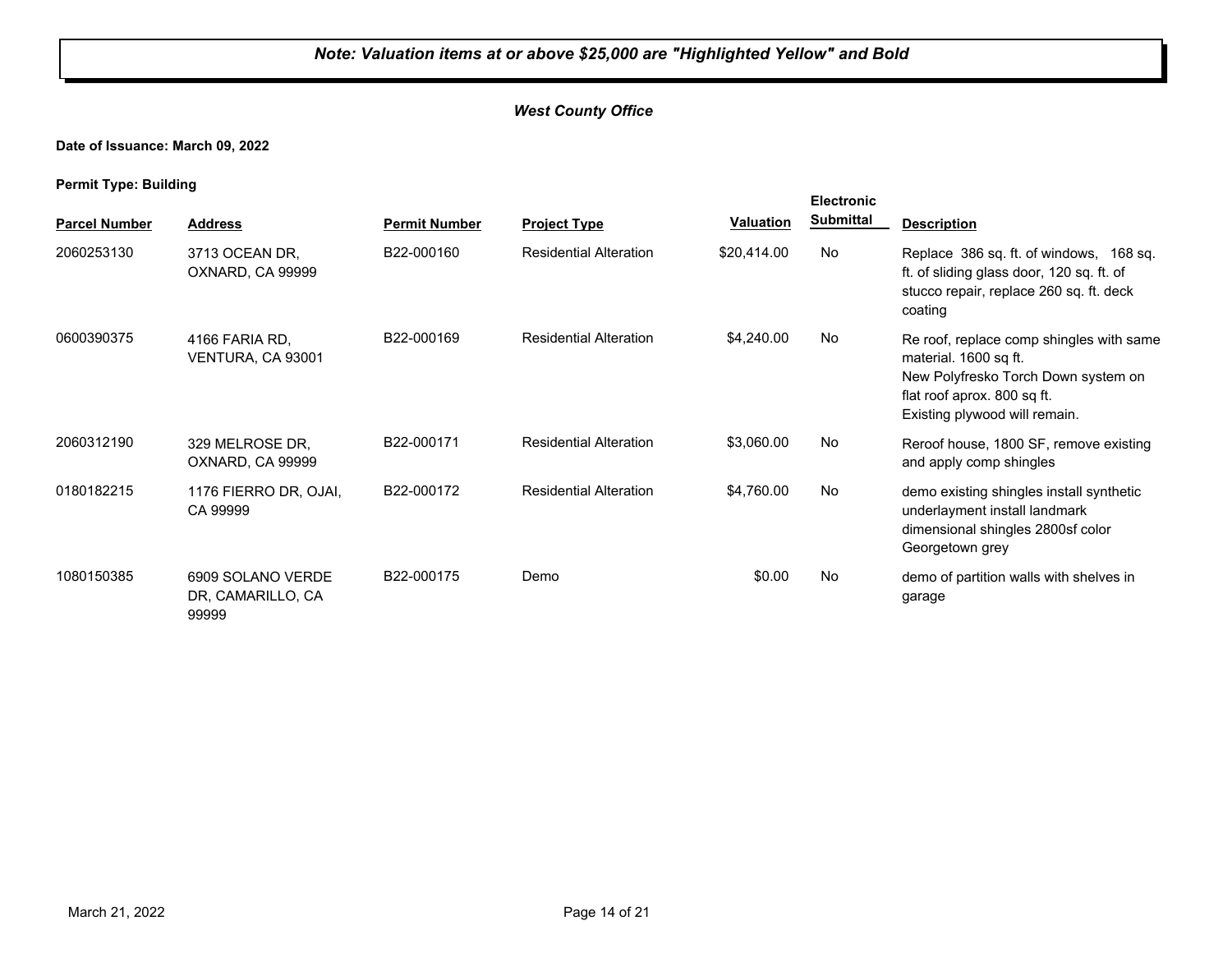#### *West County Office*

**Date of Issuance: March 09, 2022**

**Permit Type: Combo**

| . .                  |                                    |                      |                     |                  | <b>Electronic</b> |                                                                                                                                                                                                                                             |
|----------------------|------------------------------------|----------------------|---------------------|------------------|-------------------|---------------------------------------------------------------------------------------------------------------------------------------------------------------------------------------------------------------------------------------------|
| <b>Parcel Number</b> | <b>Address</b>                     | <b>Permit Number</b> | <b>Project Type</b> | <b>Valuation</b> | <b>Submittal</b>  | <b>Description</b>                                                                                                                                                                                                                          |
| 0330280185           | 1981 COUNTRY PL, OJAI,<br>CA 93023 | C21-001265           | Residential         | \$25,051.80      | No.               | interior remodel, replace plumbing<br>electrical, window replacement total of<br>(142 sf), sliding doors<br>128 sf), new 150 amp panel convert<br>garage into bedroom (258 sf), replace<br>FAU located in attic<br>expanding window opening |

#### **Permit Type: Electrical**

|                      |                                                                                                    |                      |                     |           | <b>Electronic</b> |                                                                                                   |
|----------------------|----------------------------------------------------------------------------------------------------|----------------------|---------------------|-----------|-------------------|---------------------------------------------------------------------------------------------------|
| <b>Parcel Number</b> | <b>Address</b>                                                                                     | <b>Permit Number</b> | <b>Project Type</b> | Valuation | <b>Submittal</b>  | <b>Description</b>                                                                                |
| 0200090120           | 814 W CUYAMA RD.<br>OJAI, CA 93023                                                                 | E22-000008           | Residential         | \$0.00    | Yes               | install new roof mounted pv system 12.0<br>kw dc, (30) panels, 2-battery energy<br>storage system |
| 1100390115           | 6065 E LOS ANGELES<br>AV, SOMIS, CA 93066                                                          | E22-000152           | Residential         | \$0.00    | Yes               | Install 4.5 kw solar system, 11 panels 11<br>micro inverters                                      |
| 0300220355           | 12251 OJAI-SANTA<br>PAULA RD. OJAI. CA<br>93023<br>12251 OJAI-SANTA<br>PAULA RD, OJAI, CA<br>99999 | E22-000161           | Residential         | \$0.00    | No                | Main Panel upgrade to 200 amps.                                                                   |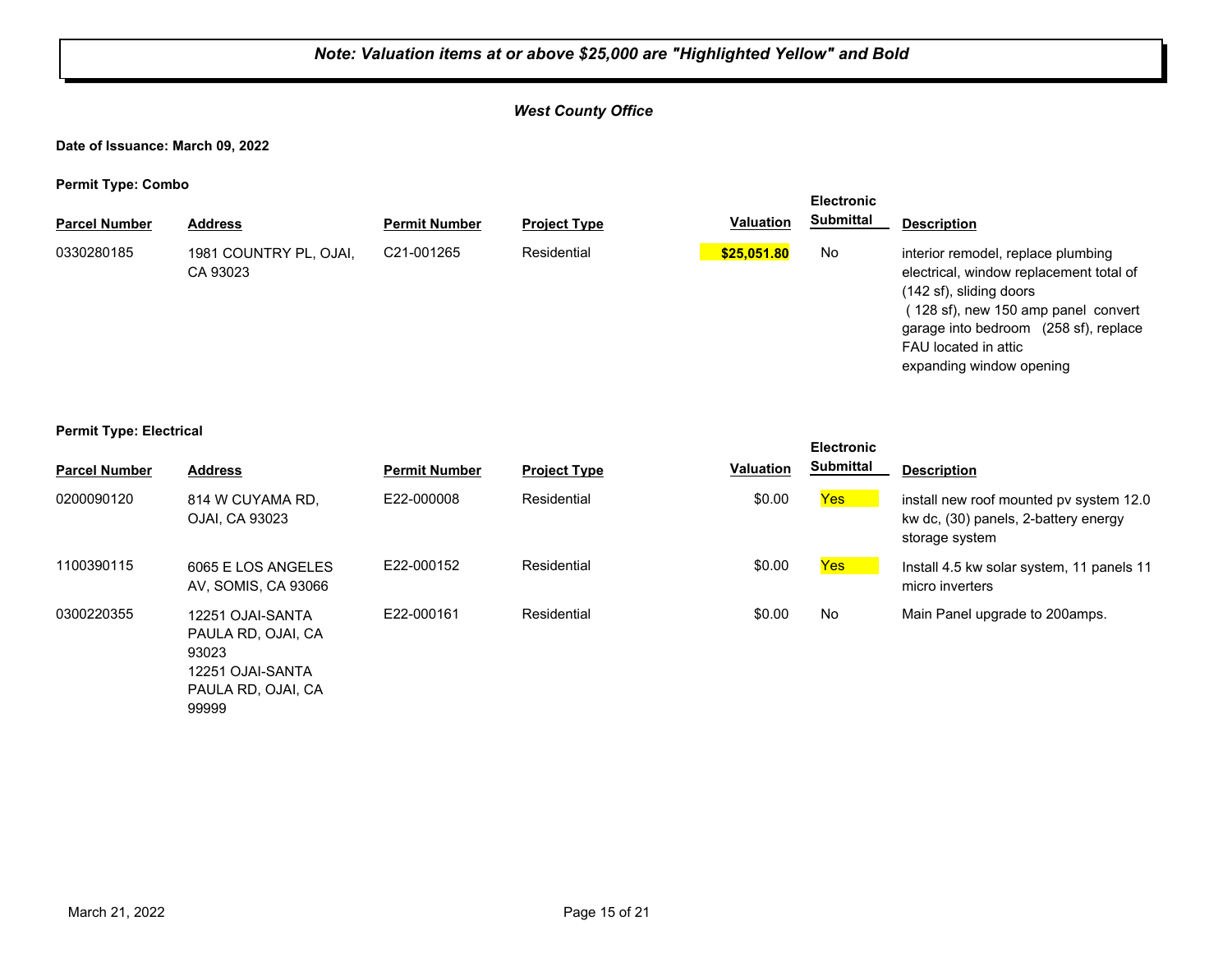#### *West County Office*

#### **Date of Issuance: March 09, 2022**

**Permit Type: Mechanical**

|                                  |                                                                          |                      |                               |                  | <b>Electronic</b> |                                                                         |
|----------------------------------|--------------------------------------------------------------------------|----------------------|-------------------------------|------------------|-------------------|-------------------------------------------------------------------------|
| <b>Parcel Number</b>             | <b>Address</b>                                                           | <b>Permit Number</b> | <b>Project Type</b>           | <b>Valuation</b> | <b>Submittal</b>  | <b>Description</b>                                                      |
| 2060267180                       | 4049 OCEAN DR,<br>OXNARD, CA 93035<br>4049 OCEAN DR.<br>OXNARD, CA 99999 | M22-000060           | Residential                   | \$0.00           | No                | Changeout of furnace 110,000 BTU's in<br>the same location.             |
| <b>Permit Type: Plumbing</b>     |                                                                          |                      |                               |                  | <b>Electronic</b> |                                                                         |
| <b>Parcel Number</b>             | <b>Address</b>                                                           | <b>Permit Number</b> | <b>Project Type</b>           | <b>Valuation</b> | <b>Submittal</b>  | <b>Description</b>                                                      |
| 0330391025                       | 2029 VALLEY MEADOW<br>DR, OJAI, CA 99999                                 | P22-000057           | Residential                   | \$0.00           | No                | Sewer repair from yard to house, approx.<br>20 LF,4" ABS                |
| Date of Issuance: March 10, 2022 |                                                                          |                      |                               |                  |                   |                                                                         |
| <b>Permit Type: Building</b>     |                                                                          |                      |                               |                  | <b>Electronic</b> |                                                                         |
| <b>Parcel Number</b>             | <b>Address</b>                                                           | <b>Permit Number</b> | <b>Project Type</b>           | Valuation        | <b>Submittal</b>  | <b>Description</b>                                                      |
| 1520061305                       | 15 VIENTOS RD,<br>CAMARILLO, CA 93010                                    | B22-000186           | <b>Residential Alteration</b> | \$7,140.00       | No                | Reroof 4200 sq ft. Replace comp shingles<br>with same material.         |
| 0330090015                       | 687 W VILLANOVA RD,<br>OJAI, CA 93023                                    | B22-000187           | <b>Residential Alteration</b> | \$1,098.20       | No                | Adding 2nd layer of comp shingles over<br>living room area. 646 sq. ft. |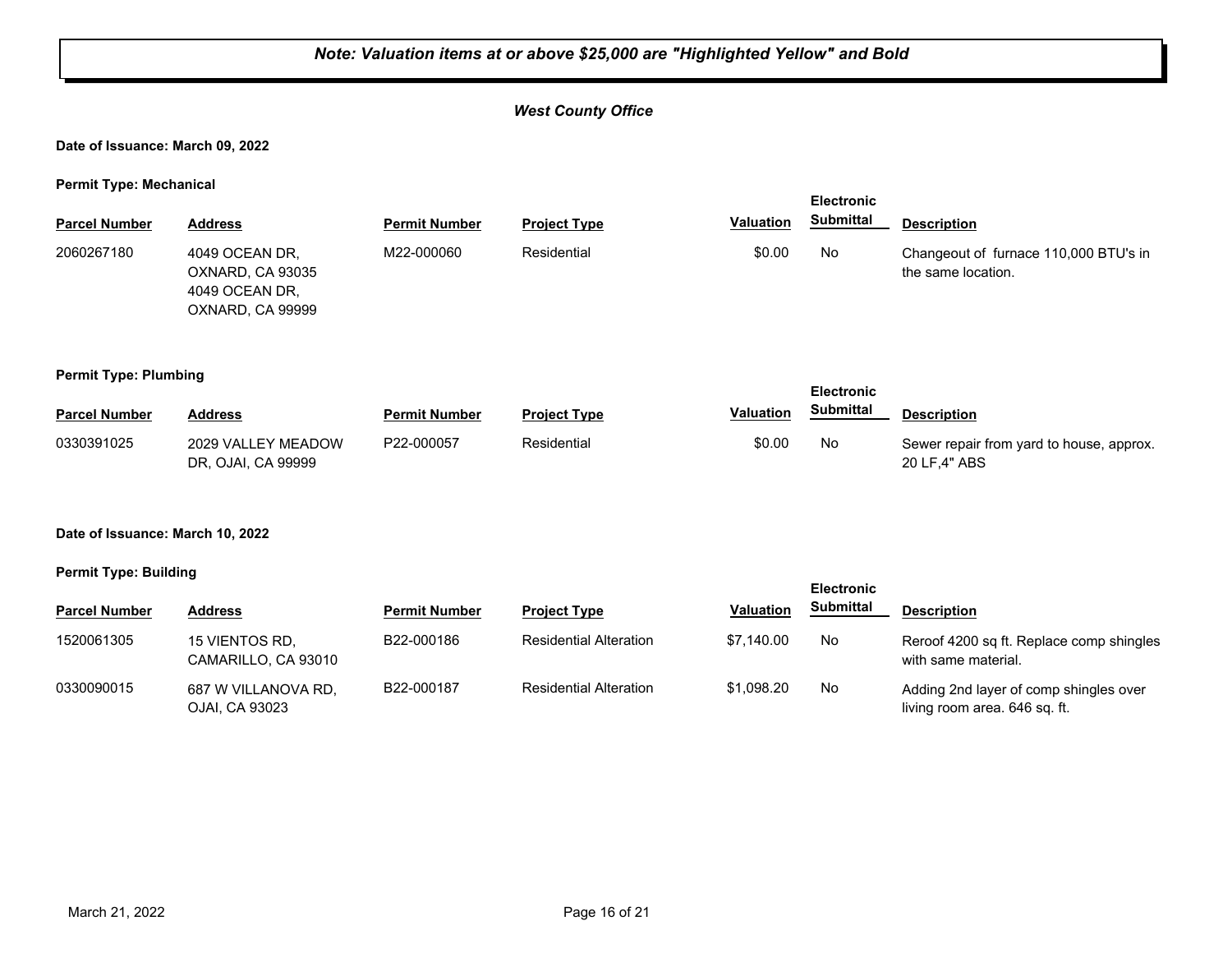#### *West County Office*

**Date of Issuance: March 10, 2022**

**Permit Type: Combo**

| - -                  |                                          |                         |                     |                  | <b>Electronic</b> |                                                                                                                                         |
|----------------------|------------------------------------------|-------------------------|---------------------|------------------|-------------------|-----------------------------------------------------------------------------------------------------------------------------------------|
| <b>Parcel Number</b> | <b>Address</b>                           | <b>Permit Number</b>    | <b>Project Type</b> | <b>Valuation</b> | <b>Submittal</b>  | <b>Description</b>                                                                                                                      |
| 0290100590           | 4372 GRAND AV, OJAI,<br>CA 93023         | C <sub>20</sub> -001159 | <b>NSFR</b>         | \$78.180.40      | Yes               | Legalize - Conversion of attached garage<br>into attached ADU total of 562 sq ft, New<br>Address - Refer to CV19-0047                   |
| 2060251200           | 101 LA CRESCENTA ST,<br>OXNARD, CA 93035 | C <sub>21</sub> -000972 | Residential         | \$15,092.40      | Yes               | 1) New entry door remodel 2) New spiral<br>staircase to access rear balcony 2) New<br>bar sink at roof top area 5)New 15'x16<br>pergola |

#### **Permit Type: Electrical**

| <b>Parcel Number</b> | Address                              | <b>Permit Number</b> | <b>Project Type</b> | Valuation | <b>Submittal</b> | <b>Description</b>                                                      |
|----------------------|--------------------------------------|----------------------|---------------------|-----------|------------------|-------------------------------------------------------------------------|
| 2060271030           | 4181 SUNSET LN,<br>OXNARD, CA 93030  | E22-000092           | Residential         | \$0.00    | Yes              | Installation of roof mounted PV system,<br>8.4KW, 21 and battery backup |
| 0630162355           | 4254 ENCINO LN.<br>VENTURA, CA 93001 | E22-000138           | Residential         | \$0.00    | No               | Electrical panel upgrade from 100 amp to<br>200 amp. Same location.     |

**Electronic** 

**Date of Issuance: March 11, 2022**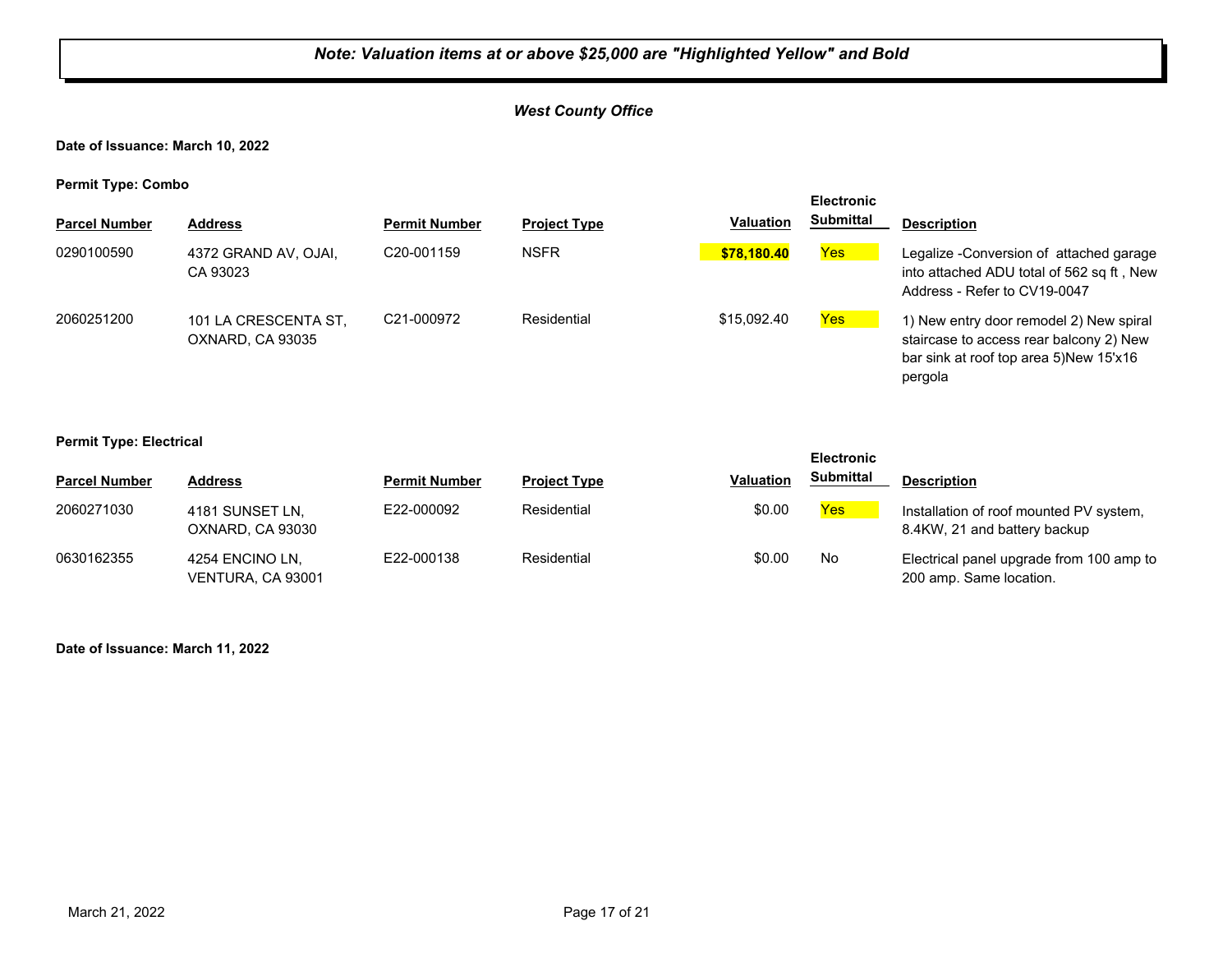#### *West County Office*

**Date of Issuance: March 11, 2022**

|                      |                                                                                 |                      |                               |                  | <b>Electronic</b> |                                                                                                                     |
|----------------------|---------------------------------------------------------------------------------|----------------------|-------------------------------|------------------|-------------------|---------------------------------------------------------------------------------------------------------------------|
| <b>Parcel Number</b> | <b>Address</b>                                                                  | <b>Permit Number</b> | <b>Project Type</b>           | <b>Valuation</b> | <b>Submittal</b>  | <b>Description</b>                                                                                                  |
| 0610055605           | 270 PROSPECT ST. OAK<br><b>VIEW, CA 93022</b>                                   | B21-001007           | <b>Residential Accessory</b>  | \$15,128.00      | <b>Yes</b>        | Construction of a new attached 620SF<br>deck to existing dwelling.                                                  |
| 0300090205           | 12471 SISAR RD, OJAI,<br>CA 93023                                               | B22-000167           | <b>Residential Alteration</b> | \$5,624.00       | No.               | Replace 6 windows and 1 door. (184.9 SF<br>windows) (52.25 SF sliding door). Like for<br>like.                      |
| 0340211115           | 490 SUNSET ST, OAK<br><b>VIEW, CA 93022</b><br>490 SUNSET ST, OJAI,<br>CA 99999 | B22-000183           | <b>Residential Alteration</b> | \$7,744.20       | No                | Reroof 1,800SF comp shingles to existing<br>dwelling. Replace 9 windows (107SF) and<br>2 sliding glass doors (78SF) |
| 1090291045           | 989 GARRIDO DR,<br>CAMARILLO, CA 93010                                          | B22-000185           | <b>Residential Alteration</b> | \$9,634.80       | <b>No</b>         | Replace 12 windows 250 sq ft.<br>Replace 3 sliding glass doors 138 sq ft.<br>Like for like                          |
| 0610140445           | 900 SPRING ST, OJAI, CA<br>99999                                                | B22-000190           | <b>Residential Alteration</b> | \$6,120.00       | No                | Tear off existing comp shingle and install<br>new underlayment and comp shingle<br>approx. 3600 sq ft               |
| 1490042140           | 3672 ORANGE DR,<br>OXNARD, CA 93036<br>3672 ORANGE DR,<br>OXNARD, CA 99999      | B22-000191           | <b>Residential Alteration</b> | \$7,225.00       | No                | Re roof. Replace comp shingles with<br>same material over house and detached<br>garage. 4250 sq ft                  |
| 1490042140           | 3676 ORANGE DR,<br>OXNARD, CA 99999                                             | B22-000192           | <b>Residential Alteration</b> | \$2,465.00       | <b>No</b>         | Replace comp shingles with same<br>material. 1450 sq ft.<br>This is for second dwelling.                            |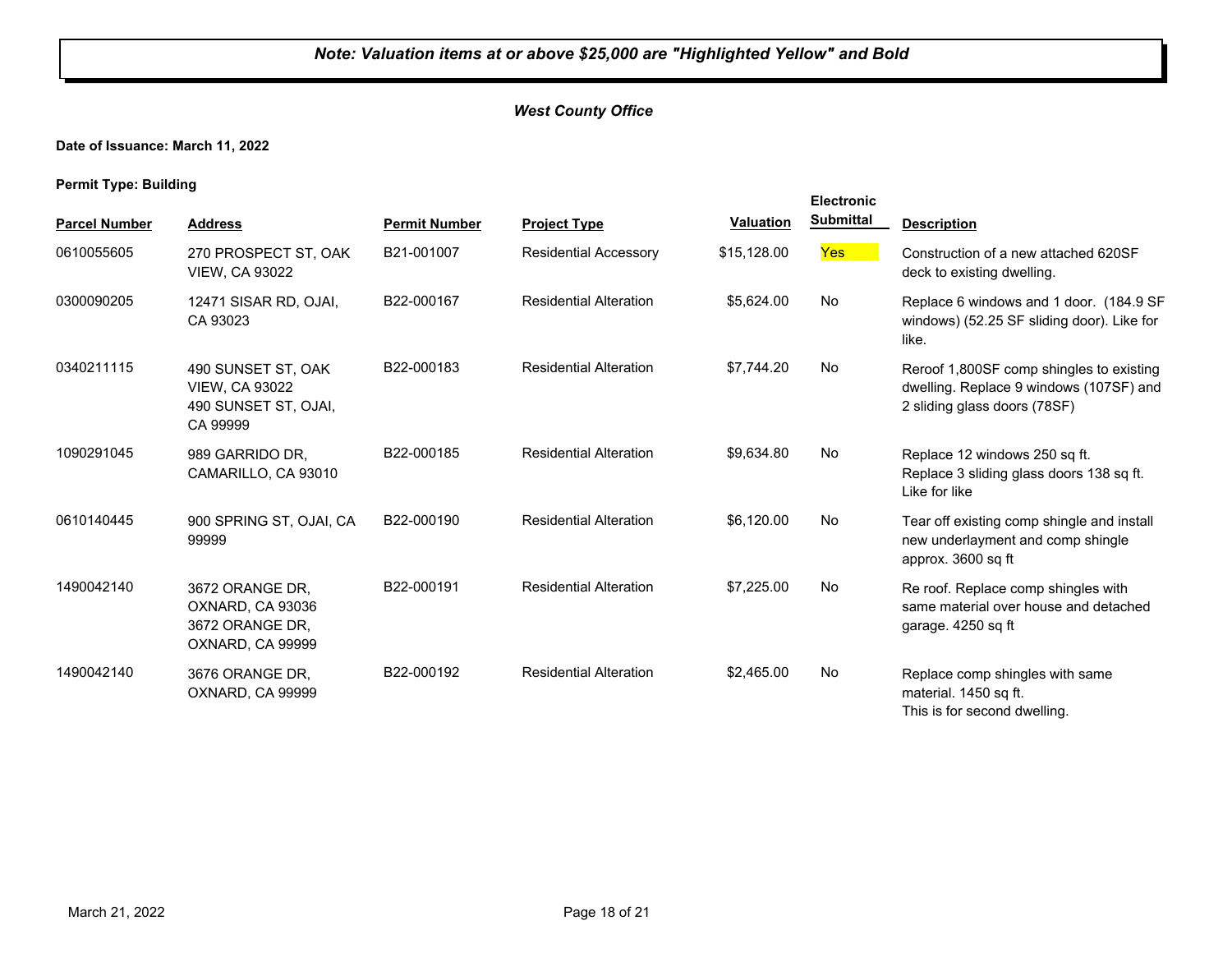#### *West County Office*

**Date of Issuance: March 11, 2022**

**Permit Type: Combo**

|                      |                                                                                   |                         |                     |                  | <b>Electronic</b> |                                                                                                                                                                                 |
|----------------------|-----------------------------------------------------------------------------------|-------------------------|---------------------|------------------|-------------------|---------------------------------------------------------------------------------------------------------------------------------------------------------------------------------|
| <b>Parcel Number</b> | <b>Address</b>                                                                    | <b>Permit Number</b>    | <b>Project Type</b> | <b>Valuation</b> | <b>Submittal</b>  | <b>Description</b>                                                                                                                                                              |
| 0630060245           | 234 CANADA LARGA RD.<br>CA                                                        | C21-000369              | Residential         | \$17,959.70      | <b>Yes</b>        | Repair and partially fire damage workshop.<br>(768SF)                                                                                                                           |
| 0600072355           | 6996 BAKERSFIELD AV.<br>VENTURA, CA 93001                                         | C21-000834              | <b>NSFR</b>         | \$58,276.00      | Yes               | construction of a new 1,380 square foot<br>manufactured home                                                                                                                    |
|                      |                                                                                   |                         |                     |                  |                   | 528 sf detached garage (separate permit)                                                                                                                                        |
| 1450032060           | 610 CORSICANA DR,<br>OXNARD, CA 93036                                             | C21-000999              | Residential         | \$289,679.40     | <b>Yes</b>        | 588 sq. ft. remodel of existing dwelling<br>and 2,007 sq. ft. addition,                                                                                                         |
| 1450032060           | 610 CORSICANA DR,<br>OXNARD, CA 93036                                             | C21-001028              | Residential         | \$17,888.00      | <b>Yes</b>        | Construct new 520 sq. ft. detached garage                                                                                                                                       |
| 2060143050           | 124 VAN NUYS AV,<br>OXNARD, CA 93035                                              | C21-001048              | <b>NSFR</b>         | \$409,707.20     | <b>Yes</b>        | Construction of a new 3-story single family<br>residence (2,448SF) with an attached<br>garage (460SF) and 424SF deck.<br>Construction include 2 fireplaces, and an<br>elevator. |
| 0340165075           | 30 S ALMOND AV, OAK<br><b>VIEW, CA 93022</b><br>30 S ALMOND AV, OJAI,<br>CA 99999 | C <sub>22</sub> -000220 | Residential         | \$1,700.00       | <b>Yes</b>        | Installation of a roof mounted solar PV<br>3.195KW with 9 modules, Add 1.000SF<br>comp shingles (partial roof) to existing<br>dwelling.                                         |

#### **Permit Type: Plumbing**

| . .                  |                                      |                      |                     |                  | <b>Electronic</b> |                                                |
|----------------------|--------------------------------------|----------------------|---------------------|------------------|-------------------|------------------------------------------------|
| <b>Parcel Number</b> | Address                              | <b>Permit Number</b> | <b>Project Type</b> | <b>Valuation</b> | Submittal         | <b>Description</b>                             |
| 1090370115           | 531 DESEO AV.<br>CAMARILLO, CA 93010 | P22-000040           | Residential         | \$0.00           | No                | Replace 50 gal. water heater inside<br>garage. |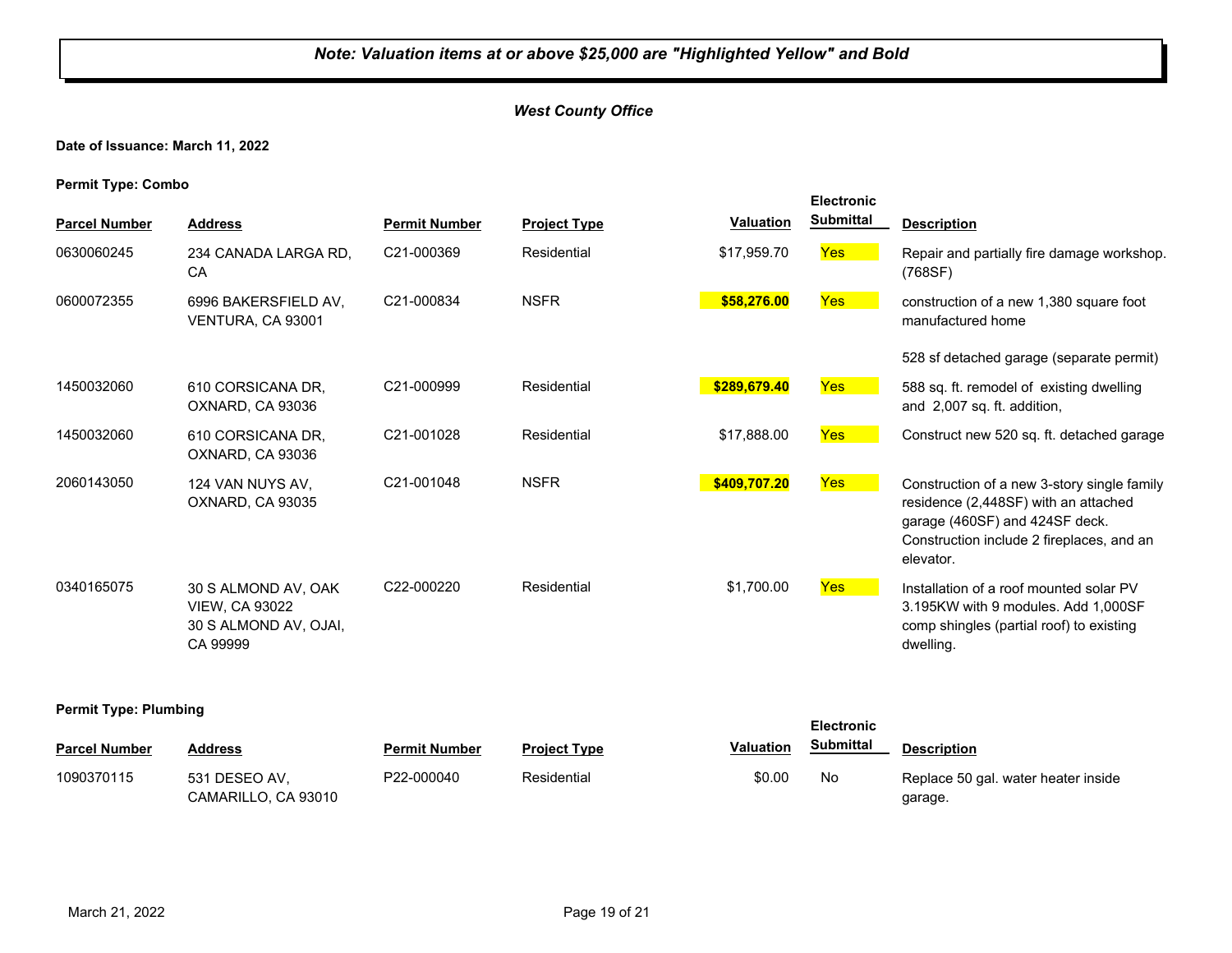**West County Office Valuation Subtotal: \$1,194,076.90**

**Total Unincorporated Weekly Valuation: \$1,299,462.38**